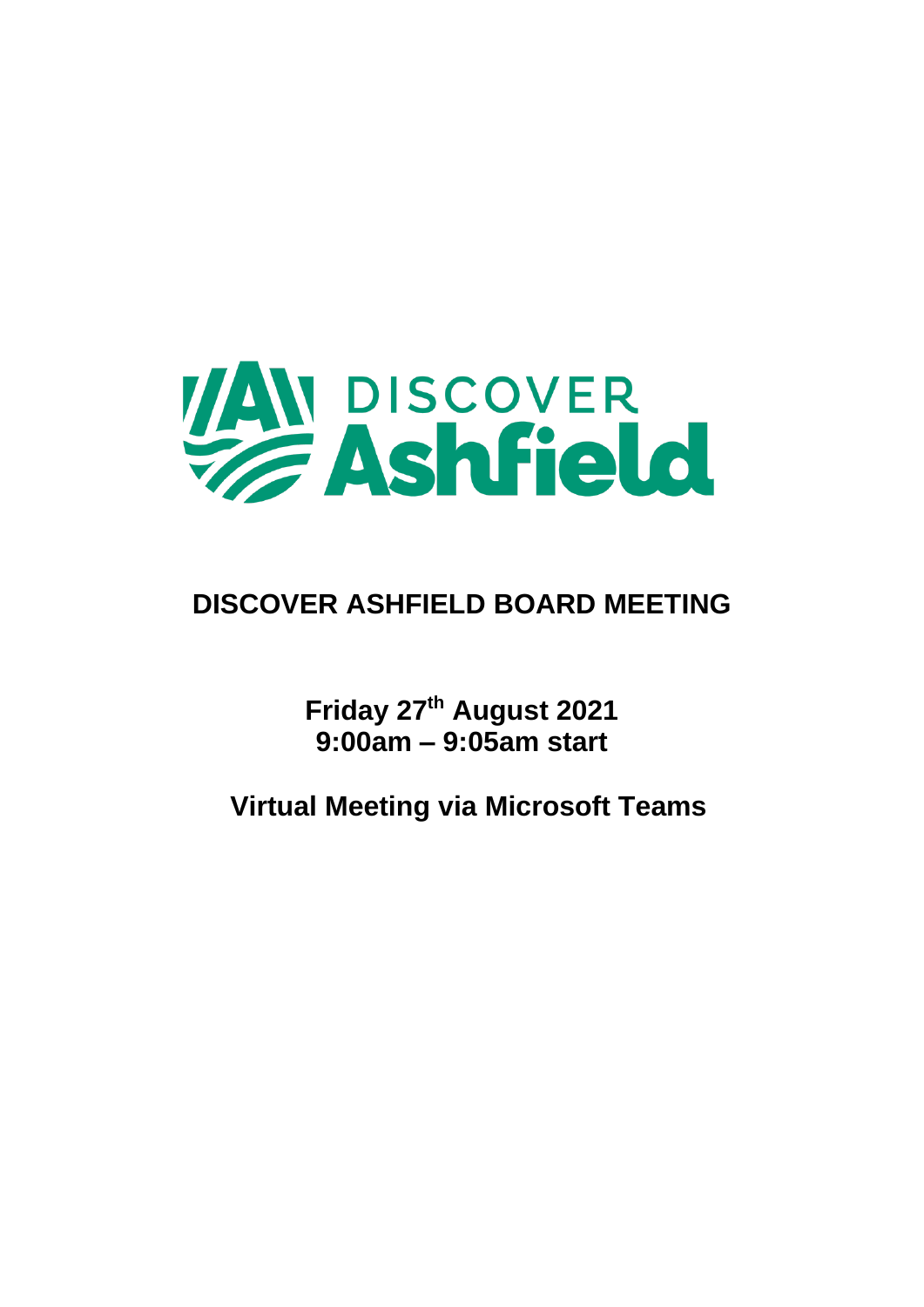# **Attendees**

| <b>Name</b>                   | <b>Position on Board</b>                                                               | Position/Organisation                                                                                                    | <b>Present</b> |
|-------------------------------|----------------------------------------------------------------------------------------|--------------------------------------------------------------------------------------------------------------------------|----------------|
| <b>Martin Rigley MBE</b>      | <b>Chair</b> / Theme Lead -<br><b>Succeed in Ashfield</b>                              | Managing Director, Lindhurst Engineering                                                                                 | $\checkmark$   |
| <b>Louise Knott</b>           | <b>Vice Chair</b>                                                                      | Vice Principal, West Nottinghamshire<br>College                                                                          | X              |
| <b>Darron Ellis</b>           | Theme Lead - More<br>to Discover                                                       | Historian, Sutton Living Memory Group                                                                                    | X              |
| <b>Liz Barrett</b>            | Theme Lead - Love<br><b>Where You Live</b>                                             | <b>Principal, Academy Transformation Trust</b><br><b>Further Education (ATTFE)</b>                                       | $\sf X$        |
| <b>Pete Edwards</b>           | Theme Lead - Be<br>Happy, Be Healthy                                                   | Chair, Ashfield Health and Wellbeing<br>Partnership                                                                      | $\checkmark$   |
| <b>Callum Parr</b>            | Youth Council Leader, Ashfield District<br><b>Board Member</b><br><b>Youth Council</b> |                                                                                                                          | X              |
| Chloe O'Donnell               | <b>Board Member</b>                                                                    | Shopping Centre Manager, Idlewells<br><b>Shopping Centre</b>                                                             | X              |
| Christopher Baron             | Substitute for Lee<br>Anderson, MP                                                     | Office Manager, Ashfield & Eastwood MP's<br>Office                                                                       | $\checkmark$   |
| Cllr Christian Chapman        | <b>Board Member</b>                                                                    | Scrutiny Rep, Ashfield District Council                                                                                  | X              |
| <b>Cllr Helen-Ann Smith</b>   | <b>Board Member</b>                                                                    | Deputy Council Leader, Ashfield District<br>Council                                                                      | X              |
| <b>Cllr Daniel Williamson</b> | <b>Board Member</b>                                                                    | Annesley and Felley Parish Council                                                                                       | X              |
| <b>Cllr Matthew Relf</b>      | <b>Board Member</b>                                                                    | Portfolio Holder, Planning & Regen, Ashfield<br><b>District Council</b>                                                  | $\checkmark$   |
| David Ainsworth               | <b>Board Member</b>                                                                    | Locality Director of Nottinghamshire Clinical<br>Commissioning Group, NHS                                                | X              |
| David Jackson                 | <b>Board Member</b>                                                                    | Centre Manager, East Midlands Designer<br>Outlet                                                                         | X              |
| <b>Edward Johnstone</b>       | <b>Board Member</b>                                                                    | Assistant Principal (Development), Portland<br>College                                                                   | $\checkmark$   |
| Fiona Anderson                | <b>Board Member</b>                                                                    | Head of Civic Engagement, Nottingham<br><b>Trent University (NTU)</b>                                                    | X              |
| <b>Frank Horsley</b>          | <b>Board Member</b>                                                                    | Head of Business and Innovation, D2N2                                                                                    | ✓              |
| Gary Jordan                   | <b>Board Member</b>                                                                    | Chair, Mansfield and Ashfield 2020                                                                                       | $\checkmark$   |
| lan Bond                      | <b>Substitute for Peter</b><br>Gaw                                                     | Director of Learning, Inspire: Culture,<br>Learning and Libraries                                                        | ✓              |
| Julia Terry                   | <b>Board Member</b>                                                                    | Development Worker, Transforming Notts<br>Together                                                                       | X              |
| Kathryn Stacey                | <b>Board Member</b>                                                                    | Chief Executive, Citizens Advice Ashfield                                                                                | X              |
| Katie Jordan                  | Observer                                                                               | Service Transformation Officer, Nottingham<br>and Nottinghamshire Clinical<br>Commissioning Group, NHS                   | $\checkmark$   |
| Lee Anderson, MP              | <b>Board Member</b>                                                                    | MP for Ashfield and Eastwood                                                                                             | X              |
| <b>Matthew Hall</b>           | Substitute for Vicki<br>Dyer                                                           | Senior Partnership Manager, Department of<br><b>Work and Pensions</b>                                                    | $\checkmark$   |
| Mark Spencer, MP              | <b>Board Member</b>                                                                    | MP for Sherwood                                                                                                          | X.             |
| Melanie Phythian              | Observer                                                                               | Towns Fund Policy Advisor, Cities & Local<br><b>Growth Unit</b>                                                          | $\checkmark$   |
| Paula Longden                 | <b>Substitute for David</b><br>Ainsworth                                               | Deputy Locality Director: Mid<br>Nottinghamshire, Nottingham and<br>Nottinghamshire Clinical Commissioning<br>Group, NHS | ✓              |
| <b>Peter Gaw</b>              | <b>Board Member</b>                                                                    | Chief Executive Officer, Inspire: Culture,<br>Learning and Libraries                                                     | X              |
| <b>Robert Orgill</b>          | <b>Board Member</b>                                                                    | Property Manager EMEA, Rolls Royce                                                                                       | X              |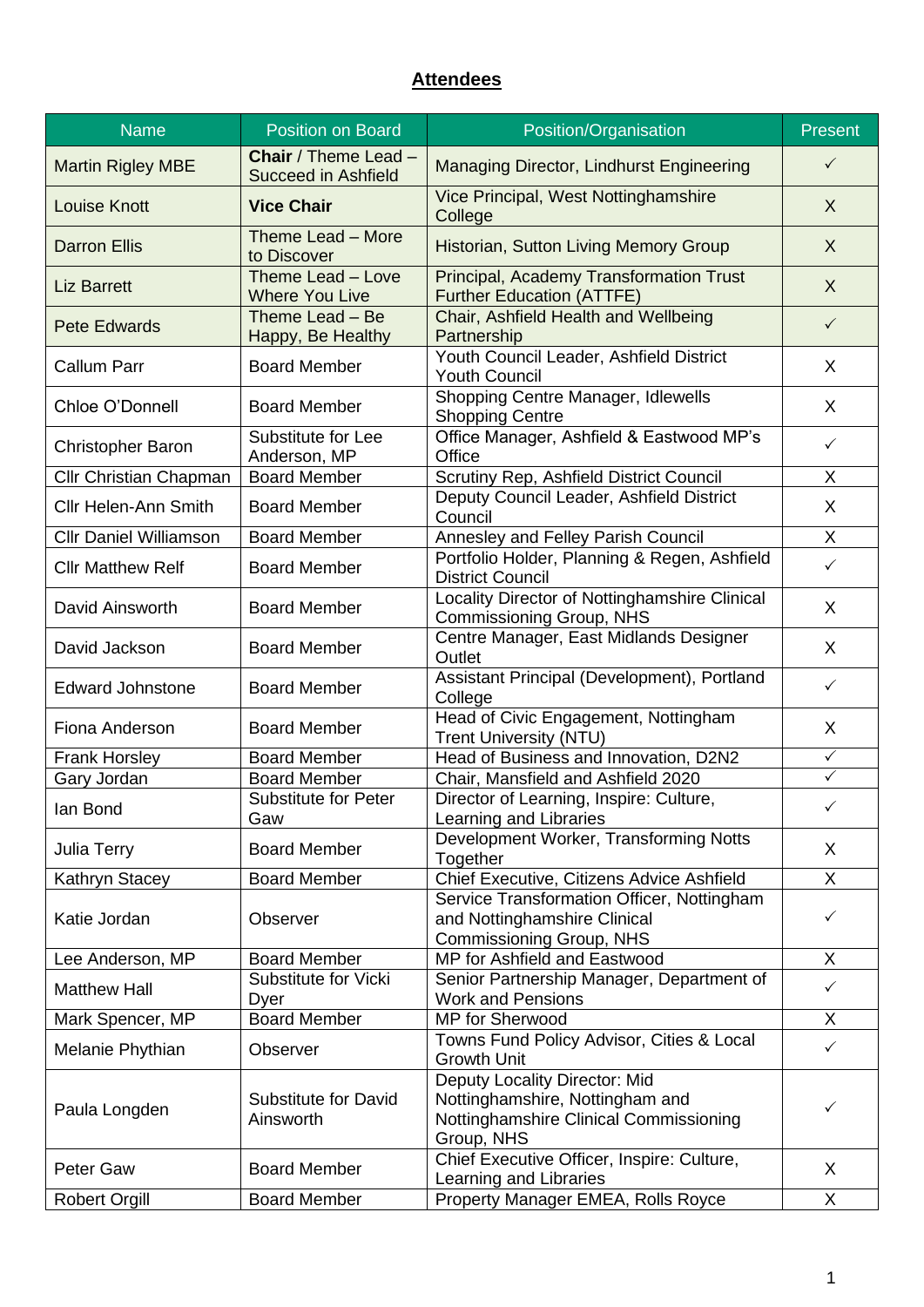| Simon Martin             | <b>Board Member</b>       | Vice Principal, Academy Transformation            | X            |  |
|--------------------------|---------------------------|---------------------------------------------------|--------------|--|
|                          |                           | <b>Trust Further Education (ATTFE)</b>            |              |  |
| Teresa Jackson           | <b>Board Member</b>       | Chief Officer, Ashfield Voluntary Action          | $\checkmark$ |  |
| Theresa Hodgkinson       | <b>Board Member</b>       | <b>Chief Executive, Ashfield District Council</b> | $\checkmark$ |  |
|                          |                           | District Operations Lead, Department of           |              |  |
| Viki Dyer                | <b>Board Member</b>       | <b>Work and Pensions</b>                          | X            |  |
| Andrea Stone             | <b>Supporting Officer</b> | Health and Wellbeing Manager, Ashfield            | $\sf X$      |  |
|                          |                           | <b>District Council</b>                           |              |  |
| <b>Alastair Blunkett</b> | Observer                  | Service Manager for Neighbourhoods and            | $\checkmark$ |  |
|                          |                           | Environment                                       |              |  |
| Katherine Green          | <b>Supporting Officer</b> | Senior Communications Officer, Ashfield           |              |  |
|                          |                           | <b>District Council</b>                           | X            |  |
|                          | Secretary / Supporting    | Discover Ashfield Project Officer, Ashfield       | X            |  |
| Lana Mills               | Officer                   | <b>District Council</b>                           |              |  |
| <b>Matthew Neal</b>      | <b>Supporting Officer</b> | Service Director of Investment and Growth,        | $\sf X$      |  |
|                          |                           | Nottinghamshire County Council                    |              |  |
| <b>Paul Crawford</b>     |                           | Senior Regeneration Officer, Ashfield             | X            |  |
|                          | <b>Supporting Officer</b> | <b>District Council</b>                           |              |  |
| <b>Sarah Daniel</b>      | <b>Supporting Officer</b> | Service Manager for Place and Wellbeing,          | $\checkmark$ |  |
|                          |                           | <b>Ashfield District Council</b>                  |              |  |
|                          | <b>Supporting Officer</b> | Health and Wellbeing Officer, Ashfield            | X            |  |
| <b>Tracey Bird</b>       |                           | <b>District Council</b>                           |              |  |
| <b>Trevor Middleton</b>  | <b>Supporting Officer</b> | Town Centres and Markets Manager,                 | ✓            |  |
|                          |                           | <b>Ashfield District Council</b>                  |              |  |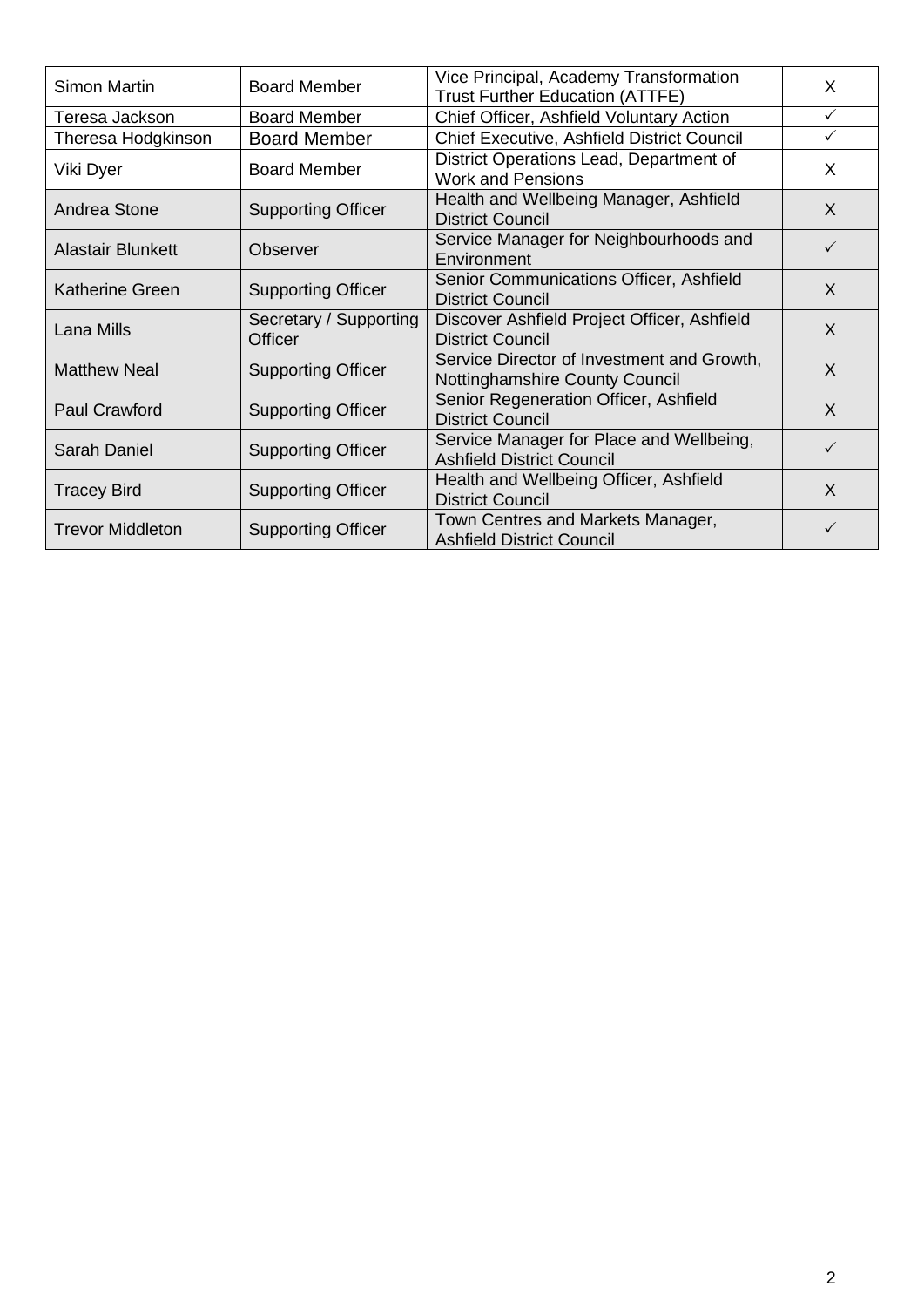# **Minutes**

| Agenda<br><b>Item</b> |                                                                                                                                                                                                                                                                                    |             |
|-----------------------|------------------------------------------------------------------------------------------------------------------------------------------------------------------------------------------------------------------------------------------------------------------------------------|-------------|
| 1                     | <b>Welcome / Introductions / Apologies</b>                                                                                                                                                                                                                                         |             |
|                       | The Chair, Martin Rigley welcomed everyone to the virtual meeting.                                                                                                                                                                                                                 |             |
|                       | Apologies were received and it was noted that:                                                                                                                                                                                                                                     |             |
|                       | Christopher Baron will be representing Lee Anderson, MP                                                                                                                                                                                                                            |             |
|                       | Ian Bond will be representing Peter Gaw.<br>$\bullet$                                                                                                                                                                                                                              |             |
|                       | Matthew Hall will be representing Viki Dyer.<br>$\bullet$                                                                                                                                                                                                                          |             |
|                       | Paula Longden will be representing David Ainsworth.<br>$\bullet$                                                                                                                                                                                                                   |             |
|                       |                                                                                                                                                                                                                                                                                    |             |
| 2 <sup>1</sup>        | Review of Previous Meeting - Friday 16th July 2021                                                                                                                                                                                                                                 |             |
| 2.1                   | <b>Board Meeting Minutes</b>                                                                                                                                                                                                                                                       |             |
|                       | Unfortunately, due to a technical issue with an update on the software used to create                                                                                                                                                                                              |             |
|                       | the agenda packs, the previous minutes of the meeting were not attached to the                                                                                                                                                                                                     |             |
|                       | board's packs. Therefore, the above minutes will be circulated again and agreed at a                                                                                                                                                                                               |             |
|                       | later date.                                                                                                                                                                                                                                                                        |             |
|                       |                                                                                                                                                                                                                                                                                    |             |
| 2.2                   | <b>Action Log</b>                                                                                                                                                                                                                                                                  |             |
| 2.2.1                 | <b>Completed Actions</b>                                                                                                                                                                                                                                                           | <b>Lead</b> |
| 2.2.1.1               | <b>Hucknall Representatives</b>                                                                                                                                                                                                                                                    |             |
|                       | $(18.06.2021,$ Minute $-6.2)$                                                                                                                                                                                                                                                      | LA, MP/     |
|                       | Chris Baron has invited Jane Walker, MP Mark Spencer's Office Manager                                                                                                                                                                                                              | CB          |
|                       | on behalf of the Board to attend future board meetings. Lana has sent                                                                                                                                                                                                              |             |
|                       |                                                                                                                                                                                                                                                                                    |             |
|                       | Jane all the meeting details along with the calendar invites.                                                                                                                                                                                                                      |             |
|                       |                                                                                                                                                                                                                                                                                    |             |
| 2.2.2                 | <b>Actions (Includes actions from below minutes)</b>                                                                                                                                                                                                                               | <b>Lead</b> |
| 2.2.2.1               | <b>Hucknall Representatives</b><br>$(18.06.2021,$ Minute $-6.2)$                                                                                                                                                                                                                   |             |
|                       | Following on from a discussion in the previous Delivery Group meeting,<br>Martin Rigley will approach a possible Hucknall business representative.                                                                                                                                 | <b>MR</b>   |
|                       | Fiona Anderson and Liz Barrett to link up regarding Hucknall schools.                                                                                                                                                                                                              | FA/LB       |
|                       |                                                                                                                                                                                                                                                                                    |             |
| 2.2.2.2               | <b>Stakeholder Engagement Plan - Business Support</b><br>(16.07.2021, Minute - 5)                                                                                                                                                                                                  |             |
|                       | Work has begun around this and the Council are looking into providing<br>some Business Support events. It has been agreed that information about<br>tender opportunities will be shared amongst the Engagement Group and<br>opportunities will be shared on the Council's website. | LM/SD       |
|                       |                                                                                                                                                                                                                                                                                    |             |
| 2.2.2.3               | <b>Cultural Compact</b><br>(16.07.2021, Minute 6.2)                                                                                                                                                                                                                                |             |
|                       | Fiona Anderson to liaise with her colleague Barbara Matthews regarding<br>Cllr Relf and another representative from Ashfield Voluntary Action being<br>invited to the next meeting.                                                                                                | <b>FA</b>   |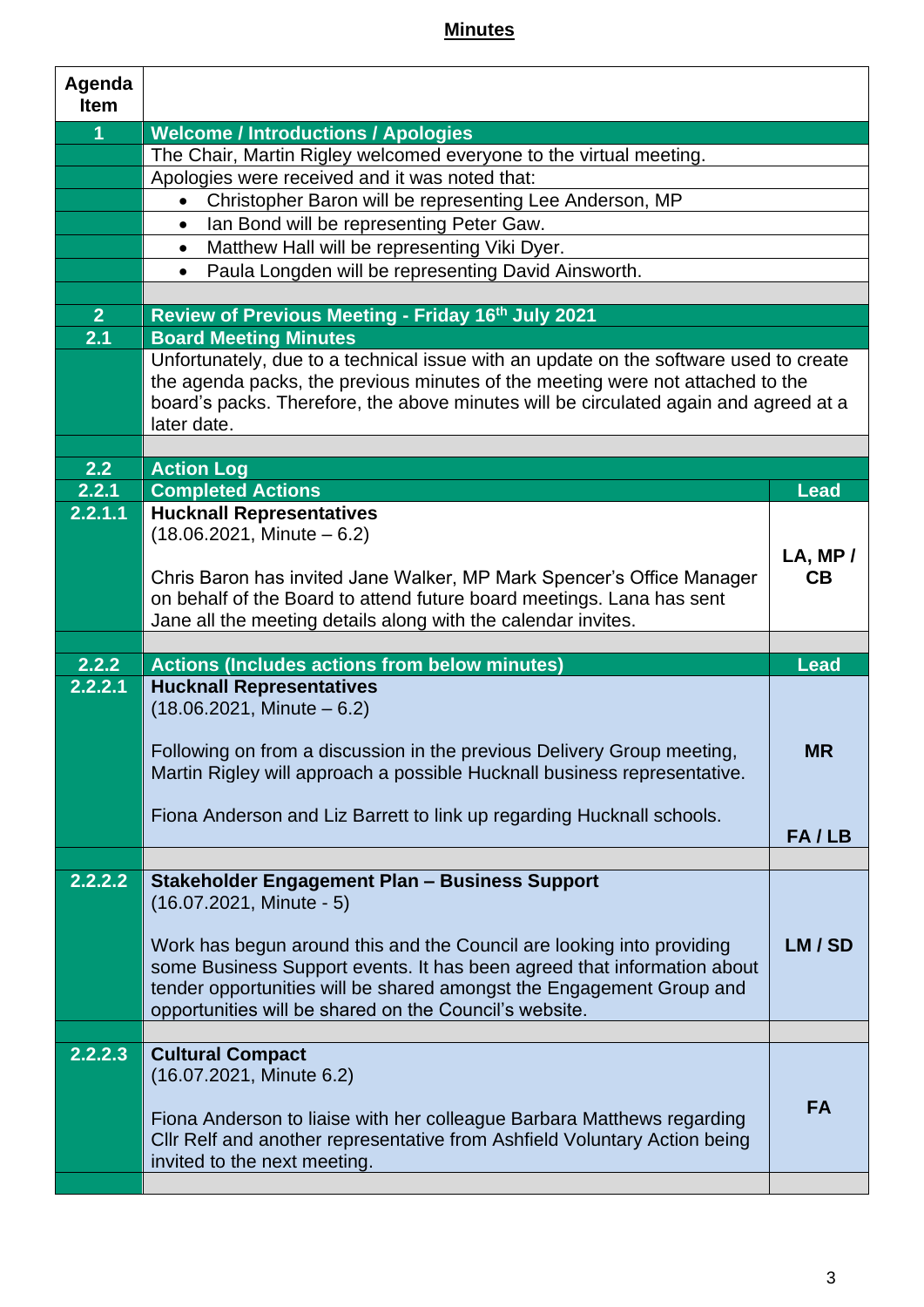| (27.08.2021, Minute 4.2)<br><b>Delivery</b><br><b>Group</b><br>Delivery Group to discuss the above at a future Delivery Group meeting.<br>Towns Fund contractors' details to be added to the Towns Fund<br><b>Update Report</b><br>(27.08.2021, Minute 4.4)<br><b>SD</b><br>As above.<br>$\overline{3}$<br><b>New Declarations of Interest</b><br>The following declarations were noted in relation to the Towns Fund and the Future<br><b>High Streets Fund projects:</b><br>Martin Rigley, Chair and Theme Lead for Succeed in Ashfield<br>$\bullet$ |                                                                           |  |  |
|--------------------------------------------------------------------------------------------------------------------------------------------------------------------------------------------------------------------------------------------------------------------------------------------------------------------------------------------------------------------------------------------------------------------------------------------------------------------------------------------------------------------------------------------------------|---------------------------------------------------------------------------|--|--|
|                                                                                                                                                                                                                                                                                                                                                                                                                                                                                                                                                        |                                                                           |  |  |
|                                                                                                                                                                                                                                                                                                                                                                                                                                                                                                                                                        |                                                                           |  |  |
|                                                                                                                                                                                                                                                                                                                                                                                                                                                                                                                                                        |                                                                           |  |  |
|                                                                                                                                                                                                                                                                                                                                                                                                                                                                                                                                                        |                                                                           |  |  |
|                                                                                                                                                                                                                                                                                                                                                                                                                                                                                                                                                        |                                                                           |  |  |
|                                                                                                                                                                                                                                                                                                                                                                                                                                                                                                                                                        |                                                                           |  |  |
|                                                                                                                                                                                                                                                                                                                                                                                                                                                                                                                                                        |                                                                           |  |  |
|                                                                                                                                                                                                                                                                                                                                                                                                                                                                                                                                                        |                                                                           |  |  |
|                                                                                                                                                                                                                                                                                                                                                                                                                                                                                                                                                        |                                                                           |  |  |
|                                                                                                                                                                                                                                                                                                                                                                                                                                                                                                                                                        |                                                                           |  |  |
|                                                                                                                                                                                                                                                                                                                                                                                                                                                                                                                                                        |                                                                           |  |  |
|                                                                                                                                                                                                                                                                                                                                                                                                                                                                                                                                                        |                                                                           |  |  |
|                                                                                                                                                                                                                                                                                                                                                                                                                                                                                                                                                        |                                                                           |  |  |
| Sutton Academy Theatre Project (Board Member)                                                                                                                                                                                                                                                                                                                                                                                                                                                                                                          | Sherwood Observatory (Chair of the Board)                                 |  |  |
| Louise Knott - Vice Chair<br>$\bullet$                                                                                                                                                                                                                                                                                                                                                                                                                                                                                                                 |                                                                           |  |  |
| Colleges/further education projects (Vice Principal, Vision West Notts                                                                                                                                                                                                                                                                                                                                                                                                                                                                                 |                                                                           |  |  |
| College)                                                                                                                                                                                                                                                                                                                                                                                                                                                                                                                                               |                                                                           |  |  |
|                                                                                                                                                                                                                                                                                                                                                                                                                                                                                                                                                        | Construction and Civil Engineering Centre project (Vice Principal, Vision |  |  |
| <b>West Notts College)</b>                                                                                                                                                                                                                                                                                                                                                                                                                                                                                                                             |                                                                           |  |  |
| $\qquad \qquad \blacksquare$                                                                                                                                                                                                                                                                                                                                                                                                                                                                                                                           | Automated Distribution and Manufacturing Centre (Vice Principal, Vision   |  |  |
|                                                                                                                                                                                                                                                                                                                                                                                                                                                                                                                                                        | <b>West Notts College)</b>                                                |  |  |
| ۰.                                                                                                                                                                                                                                                                                                                                                                                                                                                                                                                                                     | Learning in Skills Project (Vice Principal, Vision West Notts College)    |  |  |
|                                                                                                                                                                                                                                                                                                                                                                                                                                                                                                                                                        | Community Renewal Fund (Vice Principal, Vision West Notts College)        |  |  |
| Pete Edwards, Theme Lead for Be Happy, Be Healthy<br>$\bullet$<br>Sutton Academy Theatre Project (Chair of Governors, Sutton Academy)                                                                                                                                                                                                                                                                                                                                                                                                                  |                                                                           |  |  |
| Simon Martin, Board Member<br>$\bullet$                                                                                                                                                                                                                                                                                                                                                                                                                                                                                                                |                                                                           |  |  |
| College/further education projects (Vice Principal, ATTFE)                                                                                                                                                                                                                                                                                                                                                                                                                                                                                             |                                                                           |  |  |
| Construction centre projects (Vice Principal, ATTFE)<br>$\blacksquare$                                                                                                                                                                                                                                                                                                                                                                                                                                                                                 |                                                                           |  |  |
|                                                                                                                                                                                                                                                                                                                                                                                                                                                                                                                                                        | Sutton Centre Theatre Project (Vice Principal, ATTFE)                     |  |  |
| <b>Community Renewal Fund (Vice Principal, ATTFE)</b>                                                                                                                                                                                                                                                                                                                                                                                                                                                                                                  |                                                                           |  |  |
| <b>Towns Fund</b><br>$\overline{\mathbf{4}}$                                                                                                                                                                                                                                                                                                                                                                                                                                                                                                           |                                                                           |  |  |
| 4.1<br><b>Towns Fund Update - Sarah Daniel</b>                                                                                                                                                                                                                                                                                                                                                                                                                                                                                                         |                                                                           |  |  |
|                                                                                                                                                                                                                                                                                                                                                                                                                                                                                                                                                        |                                                                           |  |  |
| Sarah Daniel referred to the Towns Fund Update (Appendix 1) and gave a verbal<br>account of the report. The following points were particularly noted:                                                                                                                                                                                                                                                                                                                                                                                                  |                                                                           |  |  |
| The final submission date to Towns Fund is January 14 <sup>th</sup> 2022 for payments to                                                                                                                                                                                                                                                                                                                                                                                                                                                               |                                                                           |  |  |
| be made in the next financial year.                                                                                                                                                                                                                                                                                                                                                                                                                                                                                                                    |                                                                           |  |  |
| The S151 Officer at the Council is Pete Hudson and he will be attending a<br>$\bullet$                                                                                                                                                                                                                                                                                                                                                                                                                                                                 |                                                                           |  |  |
| future board meeting to introduce himself and his role.                                                                                                                                                                                                                                                                                                                                                                                                                                                                                                |                                                                           |  |  |
|                                                                                                                                                                                                                                                                                                                                                                                                                                                                                                                                                        |                                                                           |  |  |
| 4.2<br><b>Board Leadership Session Report Back - Martin Rigley</b>                                                                                                                                                                                                                                                                                                                                                                                                                                                                                     |                                                                           |  |  |
| The Chair, Martin Rigley noted that he had attended a Board Leadership Session                                                                                                                                                                                                                                                                                                                                                                                                                                                                         |                                                                           |  |  |
|                                                                                                                                                                                                                                                                                                                                                                                                                                                                                                                                                        |                                                                           |  |  |
| facilitated by Arup, The Towns Fund Delivery Partner, and reported back the                                                                                                                                                                                                                                                                                                                                                                                                                                                                            |                                                                           |  |  |
| following:                                                                                                                                                                                                                                                                                                                                                                                                                                                                                                                                             |                                                                           |  |  |
| Discover Ashfield should consider facilitating and attending a one-hour Board<br>$\bullet$                                                                                                                                                                                                                                                                                                                                                                                                                                                             |                                                                           |  |  |
| Development session which focuses on reviewing the Terms of Reference.<br>The Communication Strategy is key and proposed we make an agenda item at<br>$\bullet$                                                                                                                                                                                                                                                                                                                                                                                        |                                                                           |  |  |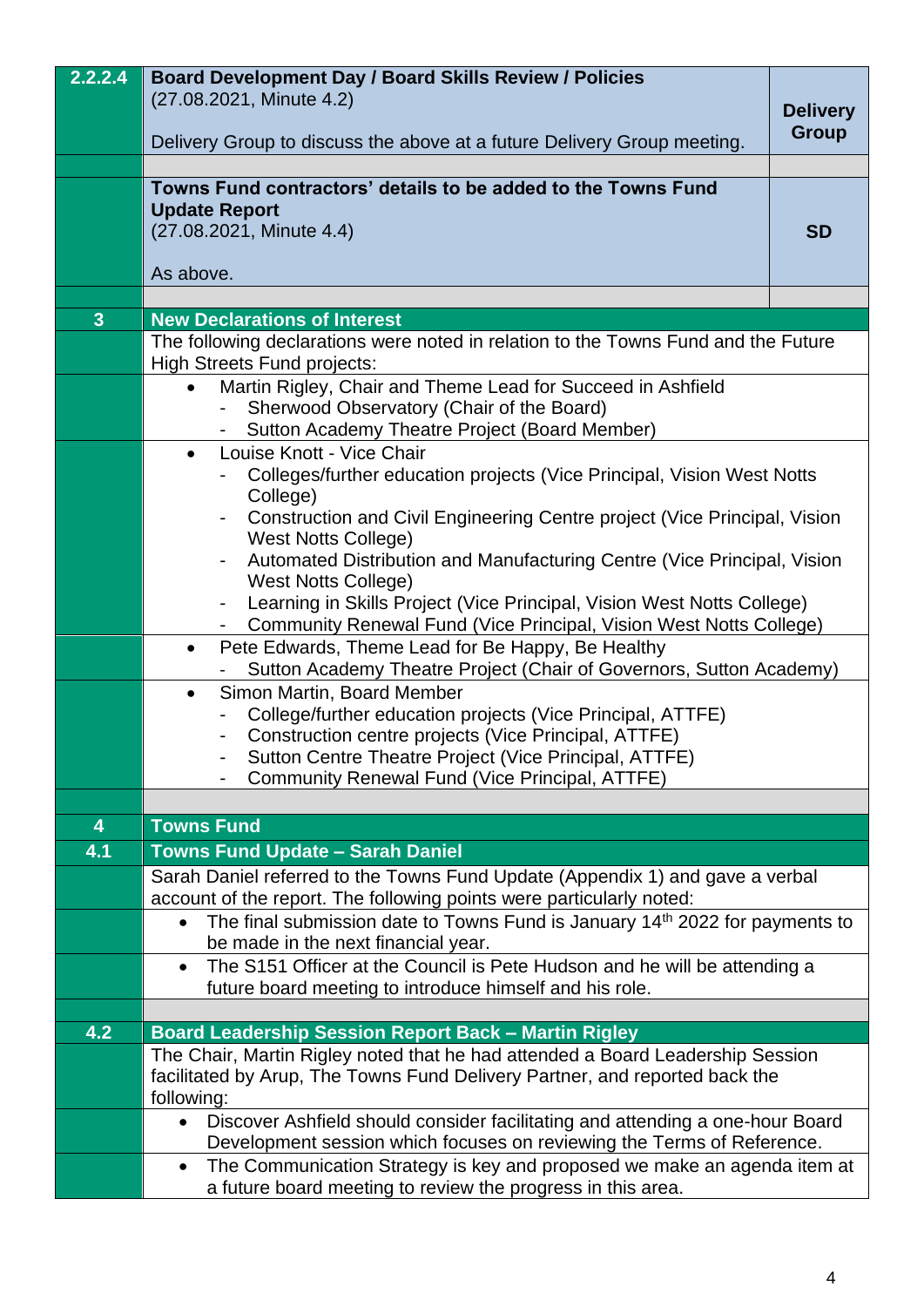|     | The Board is fortunate to have a mixture of different skill sets, but it would be<br>$\bullet$                                                           |
|-----|----------------------------------------------------------------------------------------------------------------------------------------------------------|
|     | beneficial for the Board to undertake a skills review to ensure all skill areas are<br>covered.                                                          |
|     | Chris Baron asked whether we could ensure the Board Development Day was<br>$\bullet$                                                                     |
|     | accessible virtually as well as face-to-face.                                                                                                            |
|     | The Chair suggested that a virtual session might be the best option due to the<br>$\bullet$                                                              |
|     | meeting only being an hour long.                                                                                                                         |
|     | New action - please see action log - 2.2.2.4                                                                                                             |
| 4.3 | Proposal 1: Local Assurance Framework Sign-off - Sarah Daniel                                                                                            |
|     | The Local Assurance Framework (LAF) (Appendix 2) is included in the Board's                                                                              |
|     | agenda pack, and if any members have any comments or queries to make about the                                                                           |
|     | LAF to email Sarah Daniel by Friday 10 <sup>th</sup> September 2021                                                                                      |
|     | Proposal: It is suggested that the Chair of the Board is given delegated authority to                                                                    |
|     | approve the LAF, taking into consideration any comments provided by board and sub-<br>group members within the consultation timeframe.                   |
|     | Verdict: The Board agreed with no objections.                                                                                                            |
|     |                                                                                                                                                          |
| 4.4 | Towns Funding Update continued - Sarah Daniel                                                                                                            |
|     | Sarah Daniel continued with the Towns Fund Update (Appendix 1) and gave a verbal                                                                         |
|     | account of more of the report. The following points were particularly noted by the<br>Board:                                                             |
|     | Chris Baron, following on from his comments at the previous board meeting,<br>$\bullet$                                                                  |
|     | reiterated the importance of making Ashfield businesses aware of the                                                                                     |
|     | upcoming contract opportunities, and also highlighted that prompt payments                                                                               |
|     | need to be ensured.                                                                                                                                      |
|     | Theresa Hodgkinson assured the Board this remained a priority with the<br>$\bullet$                                                                      |
|     | Council, and invited Chris to meet with her to discuss any concerns.                                                                                     |
|     | Chris Baron suggested that it would be helpful for any appointed businesses'<br>$\bullet$<br>basic details to be included in future board reports.       |
|     | Cllr Relf added that he shares the same aspirations as Chris Baron in terms of                                                                           |
|     | local employment and welcomes transparency regarding procurement                                                                                         |
|     | decisions in the Towns Fund Update.                                                                                                                      |
|     | Sarah Daniel responded with the following points:<br>$\bullet$                                                                                           |
|     | - The Council's Financial Regulations are available on the Ashfield District<br>Council website and the process conforms fully with government guidance. |
|     | - Any open tender contract opportunities over £25k will be publicised on a                                                                               |
|     | procurement portal.                                                                                                                                      |
|     | - The Council also use frameworks which are pre-tendered prices and allow                                                                                |
|     | the Council to approach a framework and secure work. This is the current                                                                                 |
|     | approach the Council has been using.                                                                                                                     |
|     | - A list can be added to the Towns Fund update which shows the businesses<br>appointed for Towns Fund projects and the value of work.                    |
|     | - New action – please see action log – 2.2.2.5                                                                                                           |
|     | - Any work that is over £5k in value is published on the Council's website.                                                                              |
|     | - The Council fully supports and backs local employment and will continue to                                                                             |
|     | do so through the Towns Fund process.                                                                                                                    |
|     | - Welcomes Chris Baron to put forward names of consultants based in Ashfield<br>that he thinks will fit the procurement criteria.                        |
|     | - The Council have found that for construction work an open tender usually                                                                               |
|     | secures best value and this approach will continue for Towns Fund projects.                                                                              |
|     | Contracts will be advertised through a procurement portal for                                                                                            |
|     | companies to apply.                                                                                                                                      |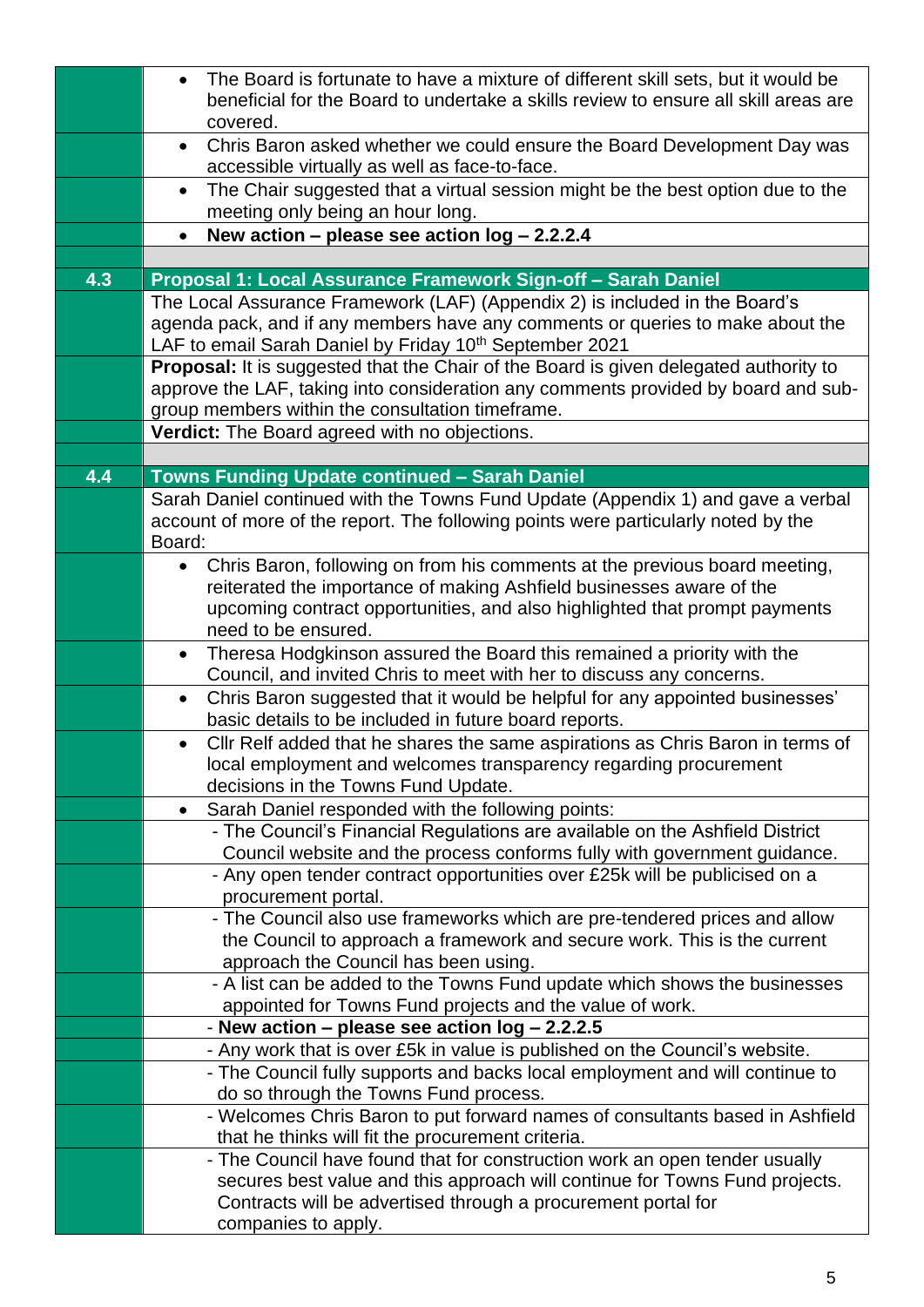|                | - It has been agreed that tender opportunities will be distributed to the                                                                                                               |
|----------------|-----------------------------------------------------------------------------------------------------------------------------------------------------------------------------------------|
|                | Engagement Group for them to share with their partners.                                                                                                                                 |
|                | - The Council has a 30-day payment policy.                                                                                                                                              |
|                | The Chair Martin Rigley queried whether we could ensure the appointed<br>$\bullet$<br>contractors also abide to the prompt payment policy.                                              |
|                | Sarah Daniel advised that she will raise this with the procurement team to see<br>$\bullet$                                                                                             |
|                | whether this could be in the contract criteria.                                                                                                                                         |
|                | Frank Horsley, The Chair of the Towns Fund Subgroup, committed to ensure<br>$\bullet$                                                                                                   |
|                | that the procurement process will be monitored during these meetings.                                                                                                                   |
|                | Christine Sarris noted that Business Support will be able to publicise tender<br>$\bullet$                                                                                              |
|                | opportunities on their LinkedIn and Facebook pages.                                                                                                                                     |
|                |                                                                                                                                                                                         |
| 4.6            | Proposal 2: Allocation of 5% of Capital Funding - Sarah Daniel                                                                                                                          |
|                | <b>Proposal:</b> Agree to the allocation of up to 5% of capital funding to eligible projects,<br>subject to the submission of satisfactory evidence of need by the project sponsor with |
|                | agreement delegated to the Council's Portfolio Holder and S151 officer in consultation                                                                                                  |
|                | with the Chair of the Discover Ashfield Board.                                                                                                                                          |
|                | Verdict: Louise Knott proposed, and Pete Edwards seconded the proposal. The                                                                                                             |
|                | Board agreed with no objections.                                                                                                                                                        |
| 4.7            | Proposal 3: Inspire and Revenue Funding - Sarah Daniel                                                                                                                                  |
|                | Confirmation documents were currently being produced which include the project                                                                                                          |
|                | budgets, outputs, and outcomes.                                                                                                                                                         |
|                | Inspire have asked whether they can increase their revenue from £80k to £150k so                                                                                                        |
|                | that they can employ two fulltime officers to support their digital programmes. Inspire                                                                                                 |
|                | are meeting some of the salary cost internally.                                                                                                                                         |
|                | Proposal: Submit the confirmation documents and highlight that the revenue is higher                                                                                                    |
|                | due to Inspire's proposal to increase their revenue funding and provide a detailed<br>case for this.                                                                                    |
|                | Verdict: The Board agreed with no objections.                                                                                                                                           |
|                |                                                                                                                                                                                         |
| $5\phantom{1}$ | <b>Reports Back from Delivery Group</b>                                                                                                                                                 |
| 5.1            | <b>Succeed in Ashfield</b>                                                                                                                                                              |
|                | Martin Rigley, Theme Lead provided the following update:                                                                                                                                |
|                | <b>Ambassador Event –</b> A virtual Ambassador event was held on the $22^{nd}$ July<br>$\bullet$                                                                                        |
|                | which focused on work experience. Some positive feedback and actions came                                                                                                               |
|                | from this event, and the outcomes will be reviewed at the next Succeed in                                                                                                               |
|                | Ashfield: Secondary Schools and Businesses group meeting.                                                                                                                               |
| 5.2            | Love Where You Live (LWYL)                                                                                                                                                              |
|                | Apologies were received from Liz Barrett, Theme Lead and a Love Where You Live                                                                                                          |
|                | update will be reported at the next Board meeting.                                                                                                                                      |
|                |                                                                                                                                                                                         |
| 5.3            | <b>More to Discover</b>                                                                                                                                                                 |
|                | Apologies were received from Darron Ellis, Theme Lead and a More to Discover                                                                                                            |
|                | update will be reported at the next Board meeting.                                                                                                                                      |
|                |                                                                                                                                                                                         |
| 5.4            | <b>Be Healthy, Be Happy</b>                                                                                                                                                             |
|                | Pete Edwards, Theme Lead referred to the Primary Care Network and Be Healthy, Be                                                                                                        |
|                | Happy update (Appendix 3 and 4) and also noted the following:                                                                                                                           |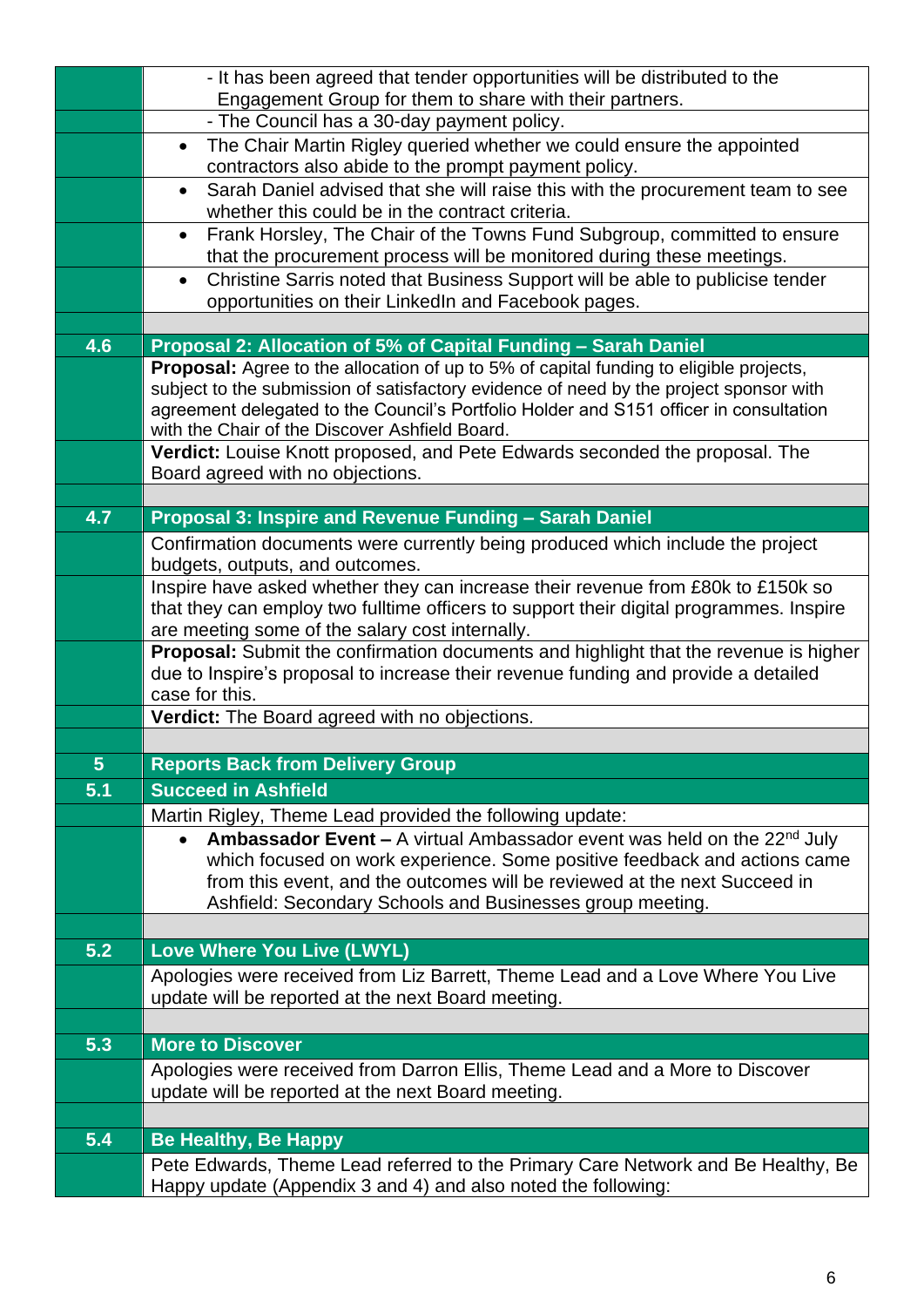|                | Following the announcement of the Cavell Centre in Hucknall, a request has<br>$\bullet$<br>been made for an officer to give the Discover Ashfield Board an update on the<br>centre's plans. |
|----------------|---------------------------------------------------------------------------------------------------------------------------------------------------------------------------------------------|
|                |                                                                                                                                                                                             |
| 6              | <b>Discover Ashfield Officer Update</b>                                                                                                                                                     |
|                | Apologies were received from Lana Mills and a written update (Appendix 5) was<br>provided in the Board's agenda pack in her absence.                                                        |
|                |                                                                                                                                                                                             |
| $\overline{7}$ | <b>Board Members Updates</b>                                                                                                                                                                |
|                | Nothing to note.                                                                                                                                                                            |
|                |                                                                                                                                                                                             |
| 8              | <b>Any Other Business</b>                                                                                                                                                                   |
|                | Nothing to note.                                                                                                                                                                            |
|                |                                                                                                                                                                                             |
| 9              | <b>Date of Next Meeting</b>                                                                                                                                                                 |
|                | Friday 17th September 2021, 9.00am - 9.05am start.                                                                                                                                          |
|                |                                                                                                                                                                                             |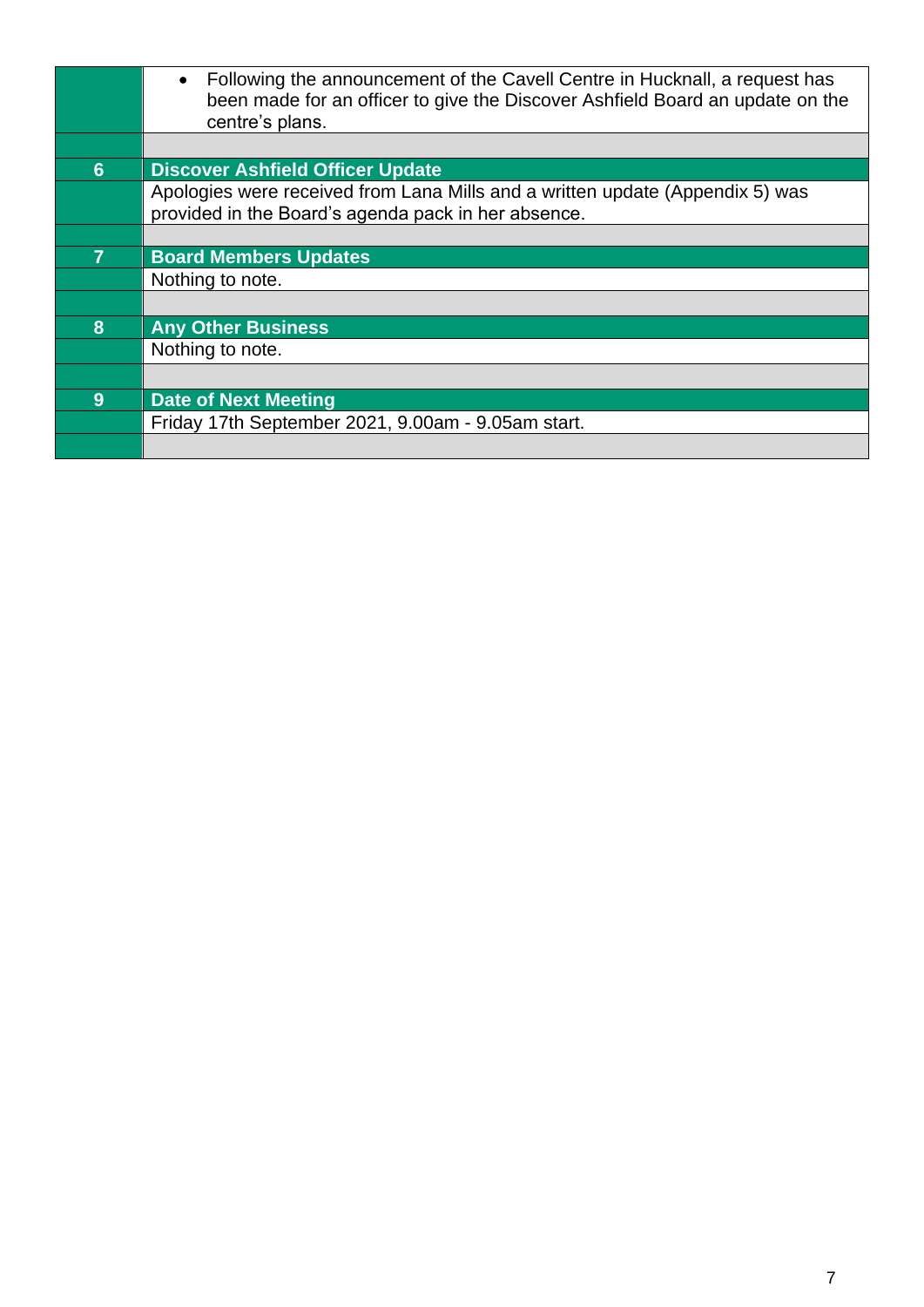# **Appendix 1**

# **Discover Ashfield Board, 27th August 2021, Towns Funding Update**

# **Future High Streets Fund**

The Memorandum of Understanding for the funding has been signed and the Monitoring and Evaluation information prepared and sent to MHCLG.

**Sutton Academy Theatre**: Stage Right theatre consultants have now been appointed to steer the project scoping, detailed design and delivery. Stakeholder workshops are planned for early September whilst the procurement phase for an architectural theatre consultant is progressed.

**Low Street purchase, refurbishment and re-purposing of properties:** A consultant has now been appointed to lead the design development and construction delivery stage of the former Yorkshire Bank and YMCA properties. The design development stage will commence at the end of August. Early discussions are progressing for potential ground floor tenants of both properties.

Options are being explored for working in partnership with the landowner of 2-4 Low Street which includes the first and second floors of the Costa Coffee building. A consultant has been engaged to undertake an options appraisal to inform the next stages.

**Fox Street pop-up food area & car park:** Site surveys are progressing including ecology, topographical and geotechnical. A consultant has been appointed to progress the management of invasive plant species which have been identified on the site. The ecology survey identified nesting birds on site therefore all remediation work and invasive ground investigation work has been postponed until after the nesting season. The project programme and risk log are being reprofiled accordingly.

**Maker Space and business units:** The offer for the building was agreed and the conveyancing of the property is progressing. The completion of the sale is anticipated in early September, subject to contract.

A consultant has been procured to lead the design development and construction delivery stage.

There has been some initial interest in the business units. Next stages include exploring options and developing partnerships and the operating model for the maker space.

# **Towns Fund**

# **1. Heads of Terms & written confirmation**

The Heads of Terms have been signed by MHCLG and returned.

We now have until 31<sup>st</sup> August to confirm details of the projects being taken forward and a plan for addressing the conditions. This work is progressing and an update will be provided at the board meeting. As part of this work we are reviewing the project programme and will confirm the target date for submission of the business cases which will be submitted in a number of batches.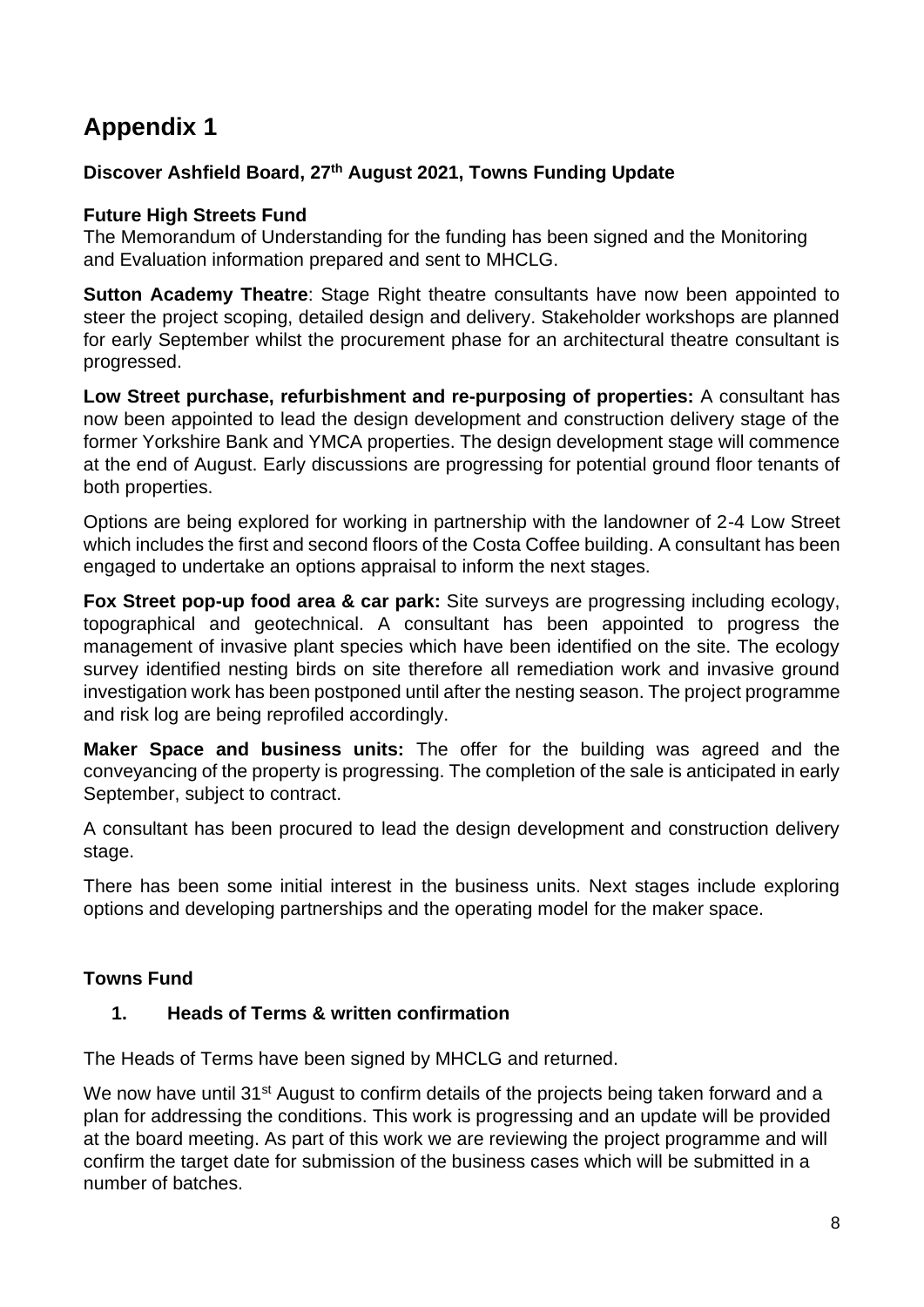# **2. Governance**

Towns Fund governance structure is as follows:



Project sponsors and project managers have been invited to attend the monthly Towns Fund Delivery Group meetings from September onwards to report on the progress of projects and business case development.

# **Ashfield District Council update**

Two Q&A sessions have been held with Council members to discuss the Towns Fund projects. The sessions were well attended and there was positive feedback about the overall programme.

A report is being taken to Cabinet on 20th September which recommends the adoption of the updated Town Investment Plan for Kirkby and Sutton; acceptance of the early release of Towns Fund Capital Funding; for this funding to be included within the capital programme; delegation of the allocation of the funds to the Portfolio Holder and S151 officer in consultation with the Discover Ashfield Board and delegation of the approval of the project business cases to the Portfolio Holder and S151 officer in consultation with the Discover Ashfield Board (Note: the acceptance of the funding and inclusion within the capital programme is subject to approval by Full Council).

An additional Place and Projects Officer started work in late July, Caterina Chiofalo will be taking a lead on a number of Towns Fund projects including the sports hubs and the High Street Property Fund. A new Regeneration Officer post is currently being evaluated.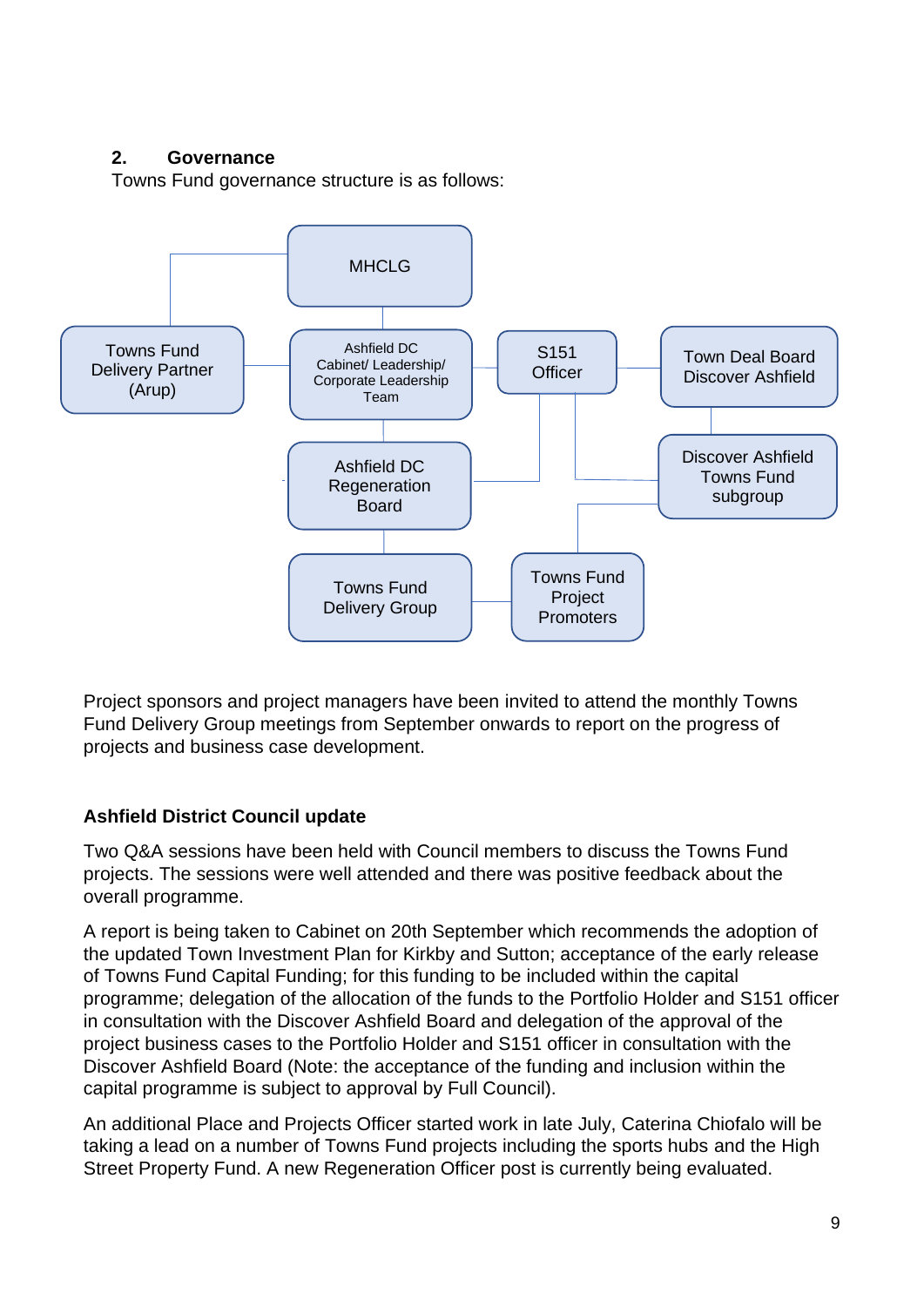# **Leadership session update and Board development**

A discussion will be led by the Chair at the Board meeting, following attendance at a recent Board Leadership session, facilitated by Arup, the Towns Fund Delivery Partner. This section will cover the following:

- Review of terms of reference
- Communications strategy
- Board skills review
- AGM public attendance
- Policy areas: Equality and Diversity, Complaints and Whistleblowing, nominated voluntary, community and social enterprise representative/ inclusion representative

# **3. Business Case Preparation and Assurance**

Following review by MHCLG a final draft of the Local Assurance Framework (LAF) has been circulated with this month's board papers and sent to members of the Towns Fund subgroup. The LAF sets out the process of approval for the business cases.

An initial meeting of the Towns Fund Board subgroup was held on 28<sup>th</sup> July and the draft Terms of Reference was discussed with revisions agreed with group members via email. The chair of the group is to be confirmed, the vice-chair is Simon Martin, ATTFE.

**Decision 1:** The board is asked to review the LAF and provide any comments by 10<sup>th</sup> September. It is suggested that the Chair of the Board is given delegated authority to approve the LAF, taking into consideration any comments provided by board and sub-group members within the consultation timeframe.

Focus Consultants are being appointed to assure seven of the business through a framework agreement, after an assessment of their submission concluded it provided value for money.

After review of the work programme and resources available it has been concluded that additional support will be required for preparation of all of the project business cases being led by Ashfield District Council. We have asked Focus to submit a fee proposal for the following business cases: Green Ashfield, High Street Property Fund, Kingsway Sports Hub, Sutton Lawn Sports Hub and Visitor Digital Offer. Subject to agreement of fees Focus would be appointed to undertake this work and these business cases would therefore need to be assured by a different consultant. We have asked Gleeds to submit a fee proposal for the business case assurance for these projects. Focus have produced business cases for Towns Fund projects in other areas and therefore have a good understanding of the process. A meeting is being held with Gleeds and Focus in early September to discuss proportionality and the general approach to ensure consistency.

ADMC (Automated Distribution and Manufacturing Centre) - Work is progressing well with the development of the project. The project team is meeting monthly, a meeting is being held with the MTC Catapult Centre on 31<sup>st</sup> August to discuss joint working. The project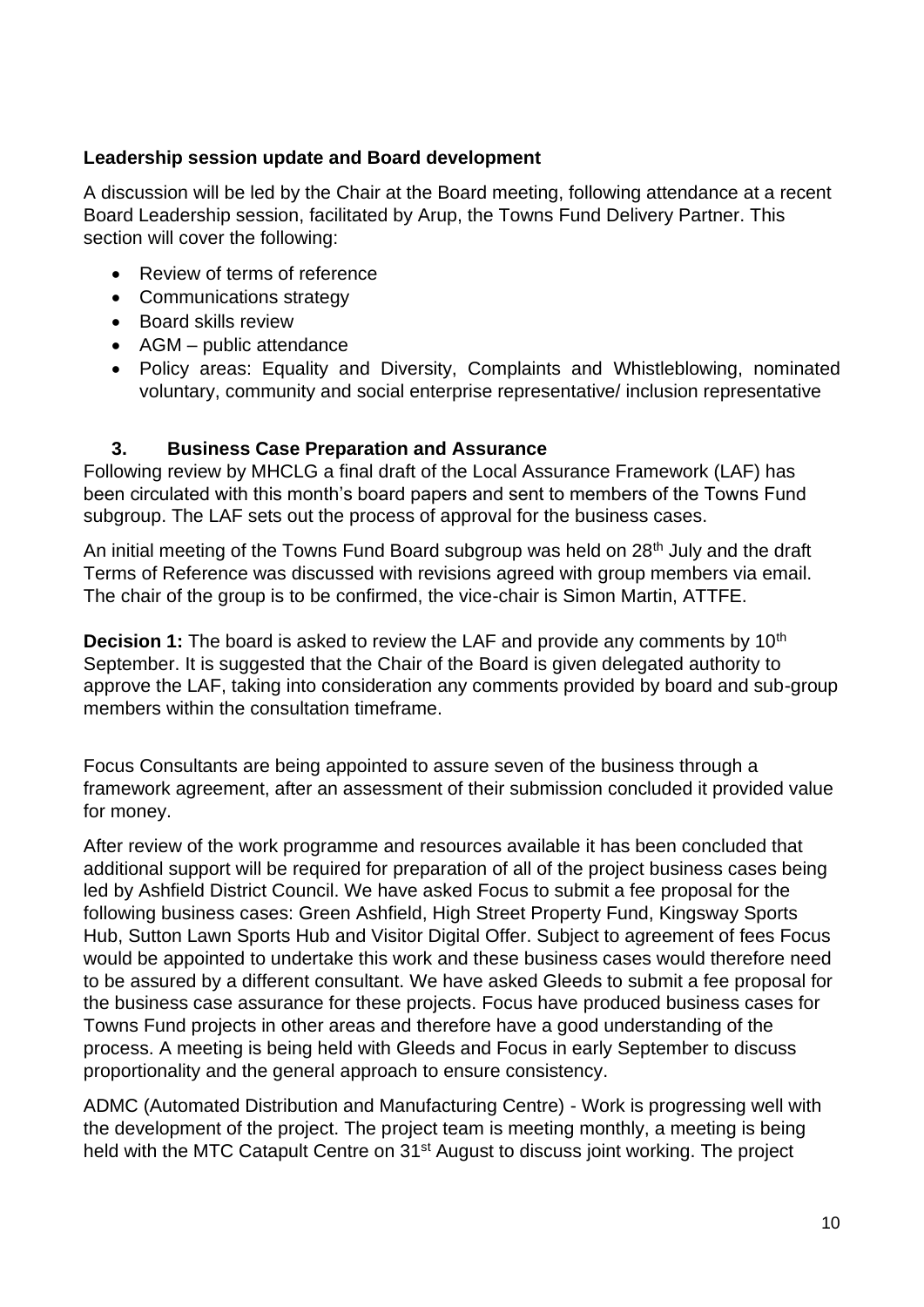manager continues to meet local and regional employers to promote the project and gain market insight, and work has begun to engage a marketing consultant.

# **Community and Stakeholder Engagement**

The Engagement Group had their first meeting on Monday 26<sup>th</sup> July and each Towns Fund project and aims were discussed, as well as the Engagement Plan and its purpose. The Engagement Group were very keen to help promote contract opportunities through their local networks. We are currently developing some business engagement opportunities for local companies and will be updating the Engagement Plan with these once further developed. Engagement opportunities are currently being developed and will be brought to a future board meeting.

# **4. Programme Delivery**

To support project delivery MHCLG will be releasing an early payment of 5% (£3.13m) of the total Heads of Terms offer of £62.6m. The payment will be made once MHCLG has approved the project confirmation documents which are due to be submitted on 31st August. This process is anticipated to take up to two months.

It is proposed to nominally allocate 5% of the Towns Fund offer to each project which has a capital allocation as per the table below.

The £3.13m will need to be spent before further funding can be released by MHCLG.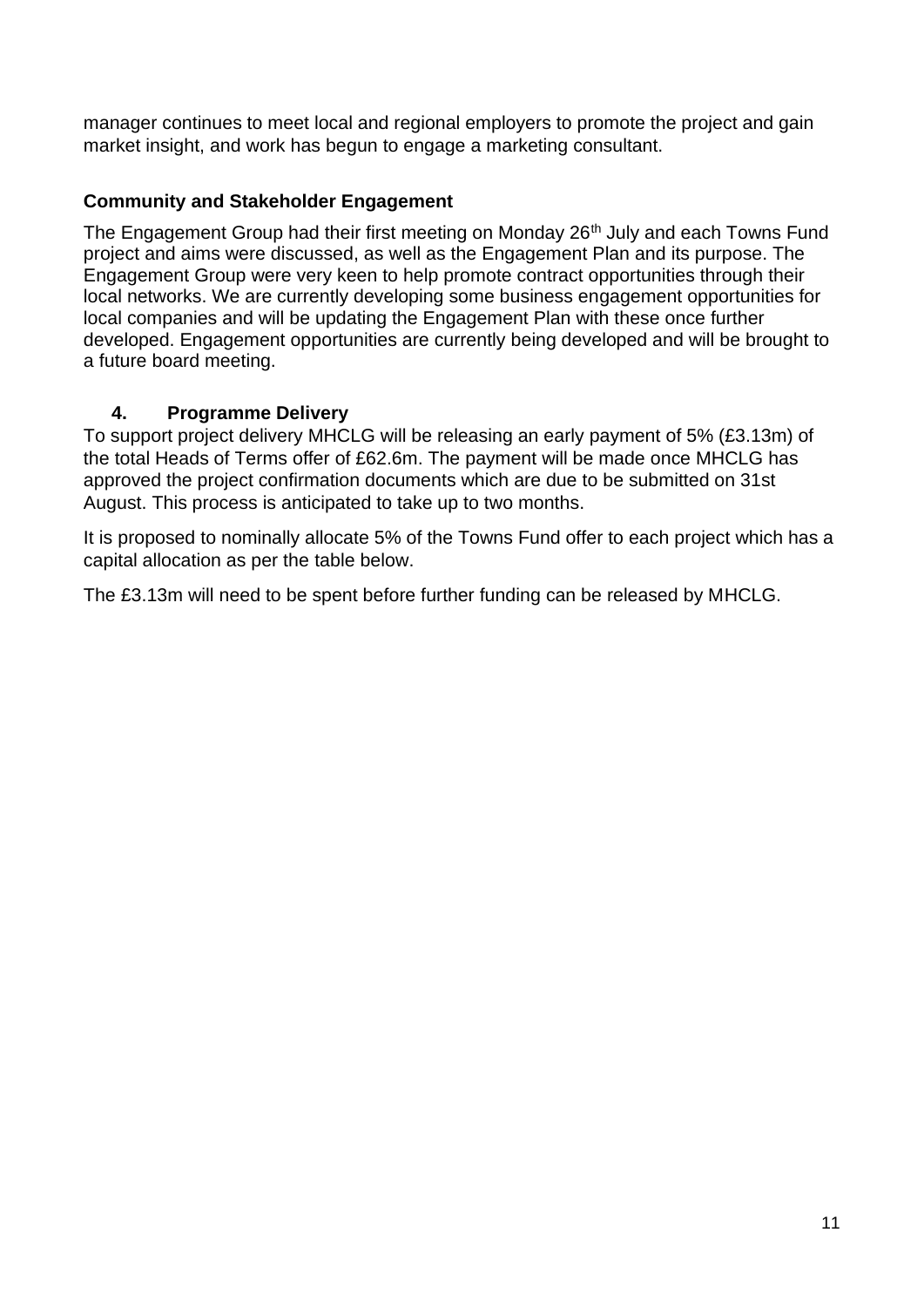| Project                                                | Capital TF offer   5% |      |
|--------------------------------------------------------|-----------------------|------|
| <b>Ashfield Civil Engineering Centre</b>               | 2.103                 | 0.11 |
| <b>Ashfield Construction Centre</b>                    | 6.981                 | 0.35 |
| <b>Automated Distribution and Manufacturing Centre</b> | 19.000                | 0.95 |
| <b>Cycling and Walking Routes</b>                      | 1.938                 | 0.10 |
| <b>Enterprise in Ashfield</b>                          | Revenue               |      |
| <b>Green Ashfield</b>                                  | 2.200                 | 0.11 |
| <b>High Street Property Fund</b>                       | 0.900                 | 0.05 |
| Kings Mill Reservoir Leisure Development               | 2.544                 | 0.13 |
| Kingsway Sports Hub                                    | 0.734                 | 0.04 |
| <b>Library Innovation Centres</b>                      | 0.588                 | 0.03 |
| North Kirkby Gateway                                   | 10.539                | 0.53 |
| <b>Portland Square Refurbishment</b>                   | 0.730                 | 0.04 |
| <b>Portland Street Sustainable Housing</b>             | 0.759                 | 0.04 |
| Science Discovery Centre & Planetarium                 | 2.250                 | 0.11 |
| <b>Sutton Lawn Sports Hub</b>                          | 1.533                 | 0.08 |
| Visitor Digital Offer                                  | 0.215                 | 0.01 |
| <b>West Kirkby Gateway</b>                             | 4.462                 | 0.22 |
| <b>Total allocation</b>                                |                       | 2.87 |
| <b>Unallocated</b>                                     | 3.310                 | 0.44 |

**Decision 2:** Agree to the allocation of up to 5% of capital funding to eligible projects, subject to the submission of satisfactory evidence of need by the project sponsor with agreement delegated to the Council's Portfolio Holder and S151 officer in consultation with the Chair of the Discover Ashfield Board.

For projects which require more than the 5% a report will be brought to the board for consideration. The funding can be spent on business case development and on direct project delivery. MHCLG will bear the risk for any of the 5% spent on project development should the project not be realised and will not seek to claw back the funding. The funding would be taken off the Towns Fund Deal value and the introduction of a replacement project would require a negotiation and assessment process.

The procurement process to appoint a project management company for the delivery of the project programmes for Towns Fund and Future High Streets is currently out to advert.

Project development is progressing including partnership development and stakeholder engagement with the NHS for North Kirkby Gateway, private sector developers for North Kirkby Gateway and West Kirkby Gateway and project development with Nottinghamshire County Council for the Kings Mill Reservoir project.

The business case for NTU's Enterprising Ashfield project is being prepared, the team have met with Arup and the economic case is being reviewed by their team during August.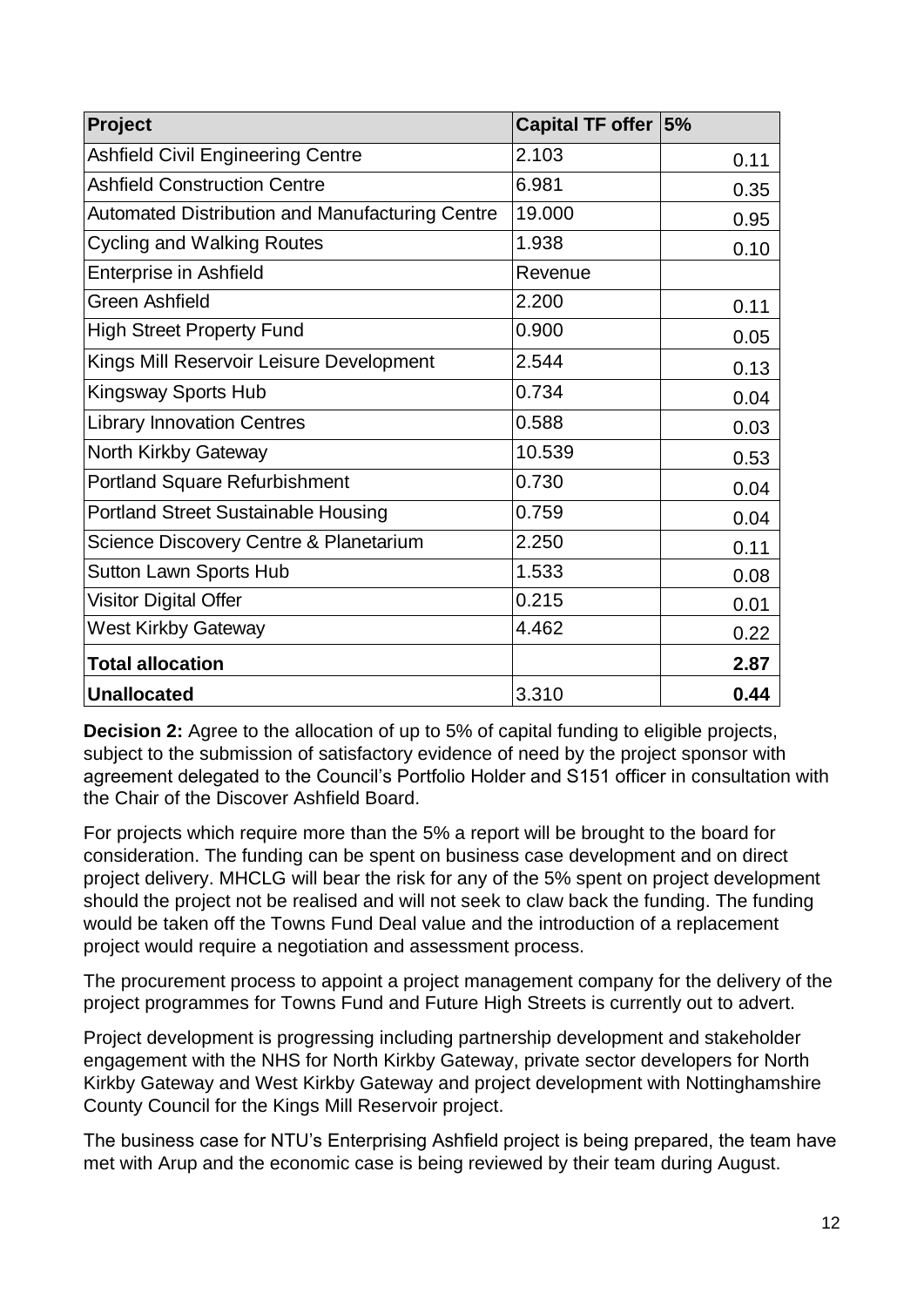# **Risk Management**

Two Towns Fund programme Risk Register workshops have been held to develop the document. The programme risk register will be an agenda item for Board meetings from September onwards.

# **5. Accelerated Towns Fund projects**

# **Kirkby**

**Moor Market:** The main construction works to create the new market have been completed. A bespoke café counter has been commissioned and will be installed at the end of the August. A tenant has been secured for the café and dialogue with other prospective traders is ongoing. The new café is due to open on 25<sup>th</sup> September.

**Cycle network** – The construction phase of the network improvements is now being procured. Some adjustments have been made to the routes linking Sherwood Business Park to Nuncargate due to landowner consent issues. The works are due to commence October / November.

**Hornbeam Park**: The play area construction is near completion with only the safety surfacing installation and safety inspection remaining which are planned for the end of August subject to the developer completing the enabling work. The landowner / developer have been progressing slowly with the infrastructure and landscaping works which has delayed the completion of the play park and adoption of the site by the Council. An action plan for the completion and adoption has been agreed which includes Vistry opening the park to the public whilst the adoption process is progressed.

# **Sutton**

Low Street: The purchase of 14 Low Street was completed on 2<sup>nd</sup> June. Initial work to tidy up the building signage is progressing. An update on the repurposing is included in the Future High Streets update.

The conveyancing of 9-11 is near completion, the purchase has been delayed due to minor contract clarifications.

**Newstart Hall:** Works have been completed to the Portland College building. Work is progressing to complete works to the upstairs floor of the Portland Pathways building on Outram Street.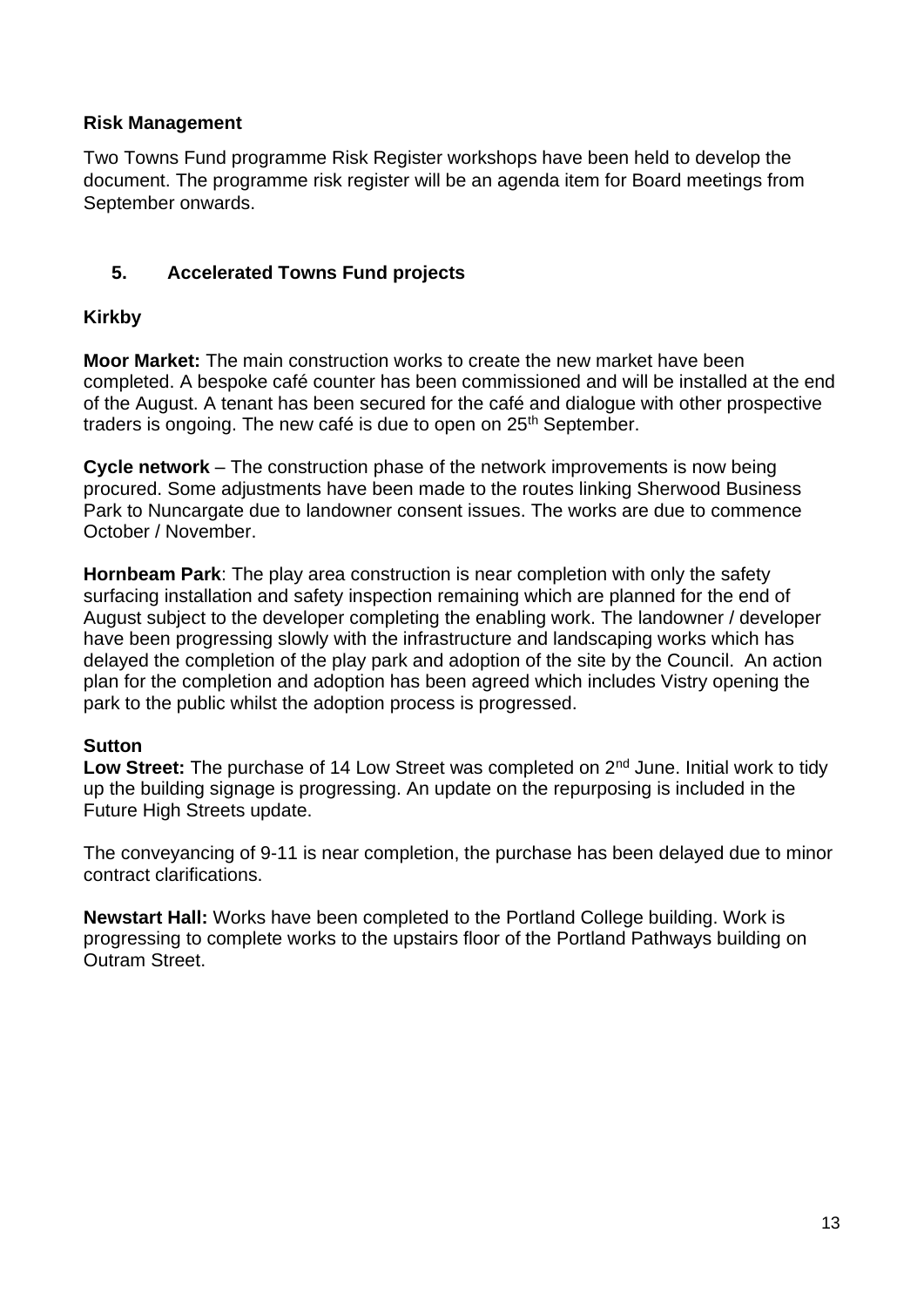**Appendix 2**

# **Local Assurance Framework**

**Kirkby & Sutton in Ashfield Town Deal**

**Final Draft, August 2021**



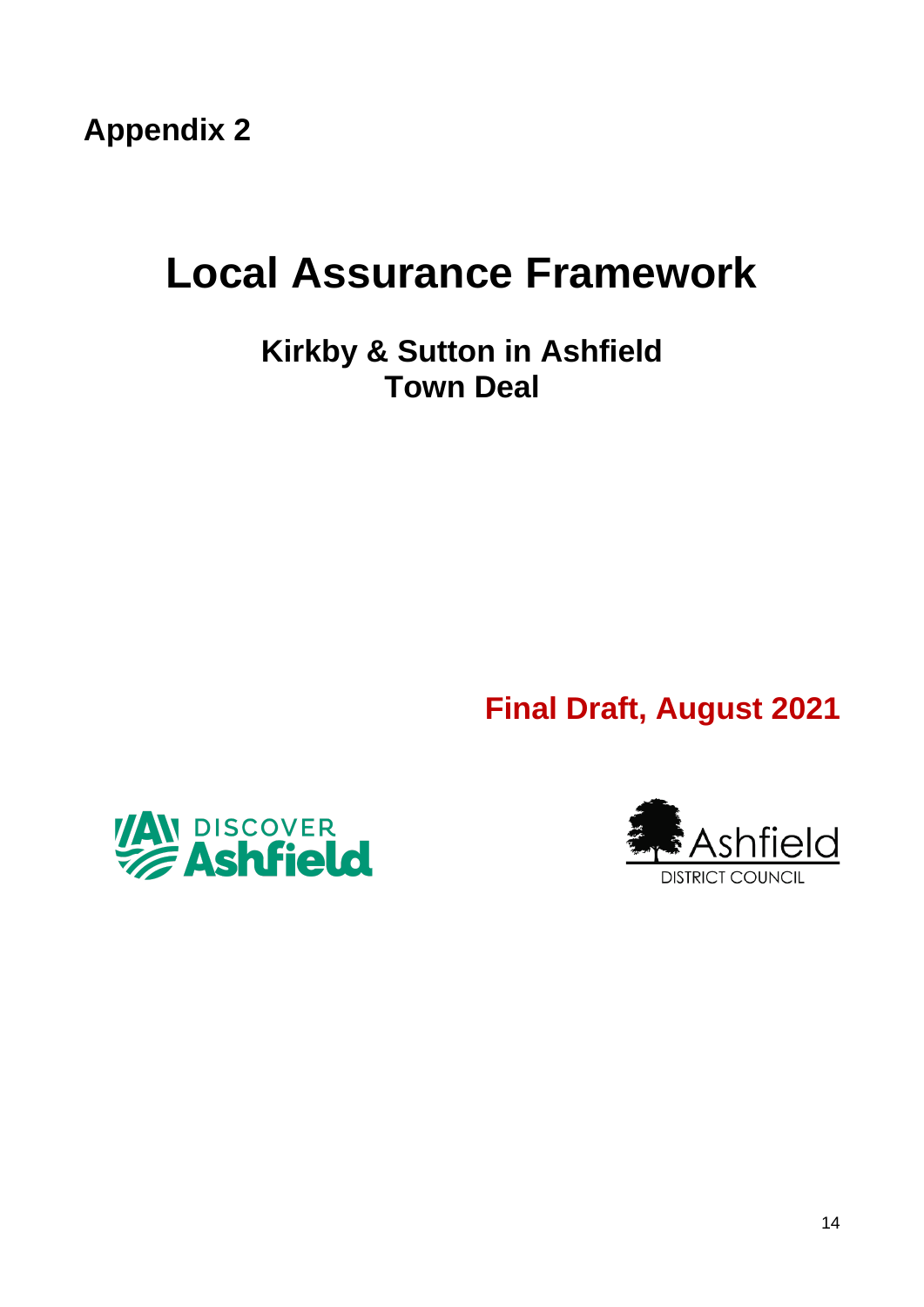| <b>Contents</b>                                   | Page |
|---------------------------------------------------|------|
| Introduction                                      | 3    |
| 1. Governance                                     | 5    |
| 2. Scheme of Delegation                           | 6    |
| 3. Policies and Procedures                        | 7    |
| 4. Accountability and transparent decision making | 8    |
| 5. Engagement with Stakeholders                   | 11   |
| 6. Project Approvals Process                      | 12   |
| 7. Risk management                                | 17   |
| 8. Contract Management                            | 17   |
| 9. Monitoring and Evaluation                      | 18   |
| 10. Communications                                | 20   |

# **Appendices**

A. Discover Ashfield - Terms of Reference link

B. Towns Fund sub-group - Terms of Reference link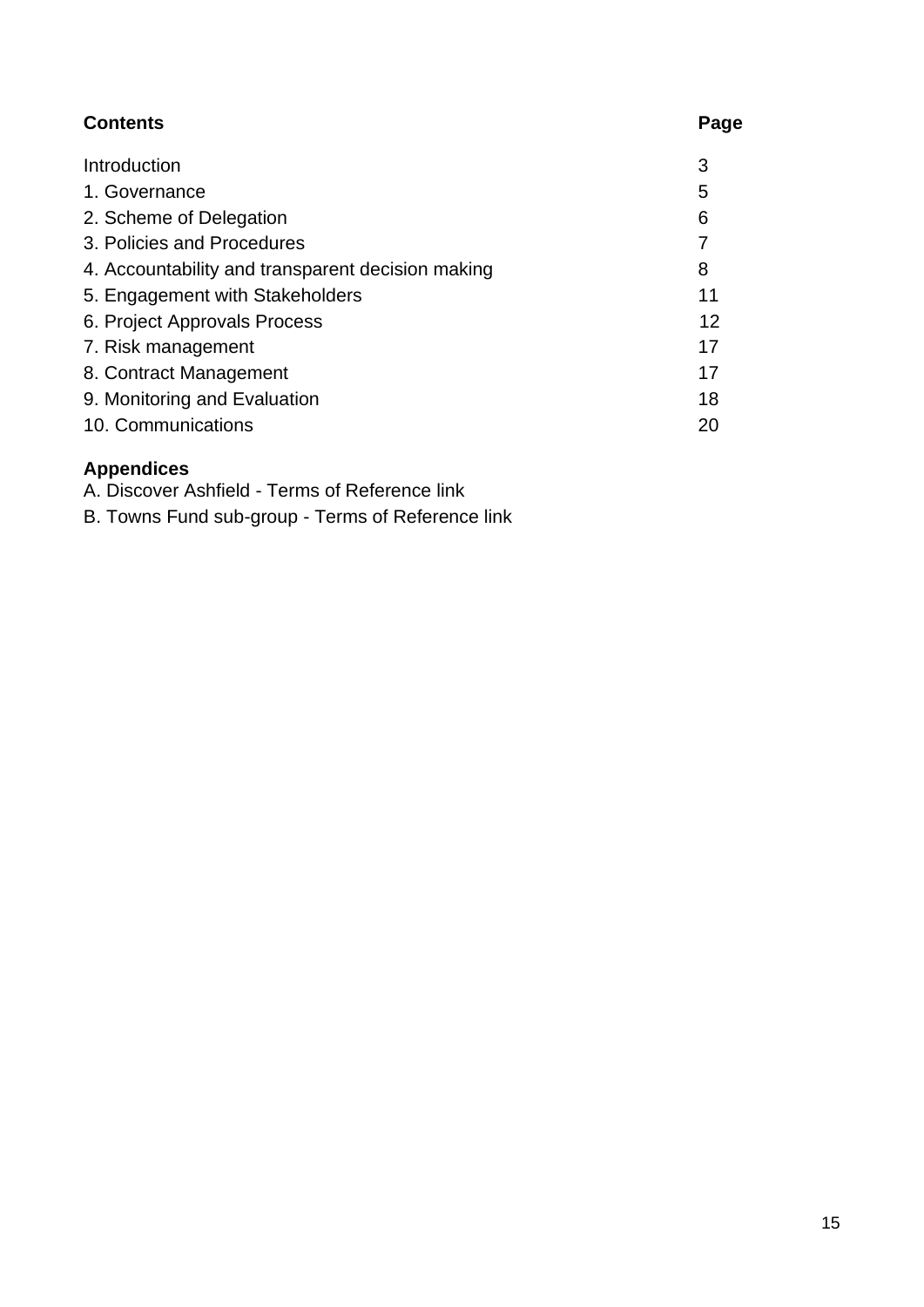# **Introduction**

This Local Assurance Framework (LAF) sets out how Ashfield District Council and Discover Ashfield will effectively undertake their respective roles in relation to good governance and delivery of the projects being funded through the Towns Fund. The LAF is a requirement of the Towns Fund and identifies the roles to be undertaken by Discover Ashfield as the Town Deal Board and its Towns Fund sub-group, by Ashfield District Council as the Accountable Body and by the promoters of projects. This includes the process of ensuring value for money, appraisal, business case development and risk management.

Discover Ashfield and Ashfield District Council are fully committed to ensuring the highest standards of governance, accountability and transparency across all aspects of activities in relation to the Towns Fund and will review the LAF annually and make any changes necessary to ensure consistency and full compliance.

The framework sets out the structure and roles that each organisation will undertake and the processes and policies that will apply to the decision making and oversight that are required in managing the Town Deal programme.

Adherence to the framework should ensure:

- Accountable decision making
- Responsible use of public money including achieving value for money
- Effective monitoring and evaluation

The framework is jointly owned by the Discover Ashfield Town Deal Board and Ashfield District Council. It was approved by both organisations in **September** 2021 and is subject to an annual review.

# **The Towns Fund**

Kirkby and Sutton in Ashfield are two of the 101 towns in England selected to develop "Town Deals" with funding designed to increase economic growth with a focus on regeneration, transport, better broadband connectivity, skills and culture.

A Town Investment Plan for Kirkby and Sutton was submitted to government in early 2021 and included 17 projects to be funded and delivered. In June 2021 it was confirmed that Kirkby and Ashfield will receive up to £62.6m funding from the Towns Fund, with co-funding a potential £100m will be invested in the area.

The Towns Fund is being administered by the Ministry of Housing, Communities & Local Government (MHCLG).

The 17 projects being delivered will each require the development of a Green Book compliant business case which will need to be locally assured. To undertake this role the Discover Ashfield Board has set up a Towns Fund sub-group which will follow this Local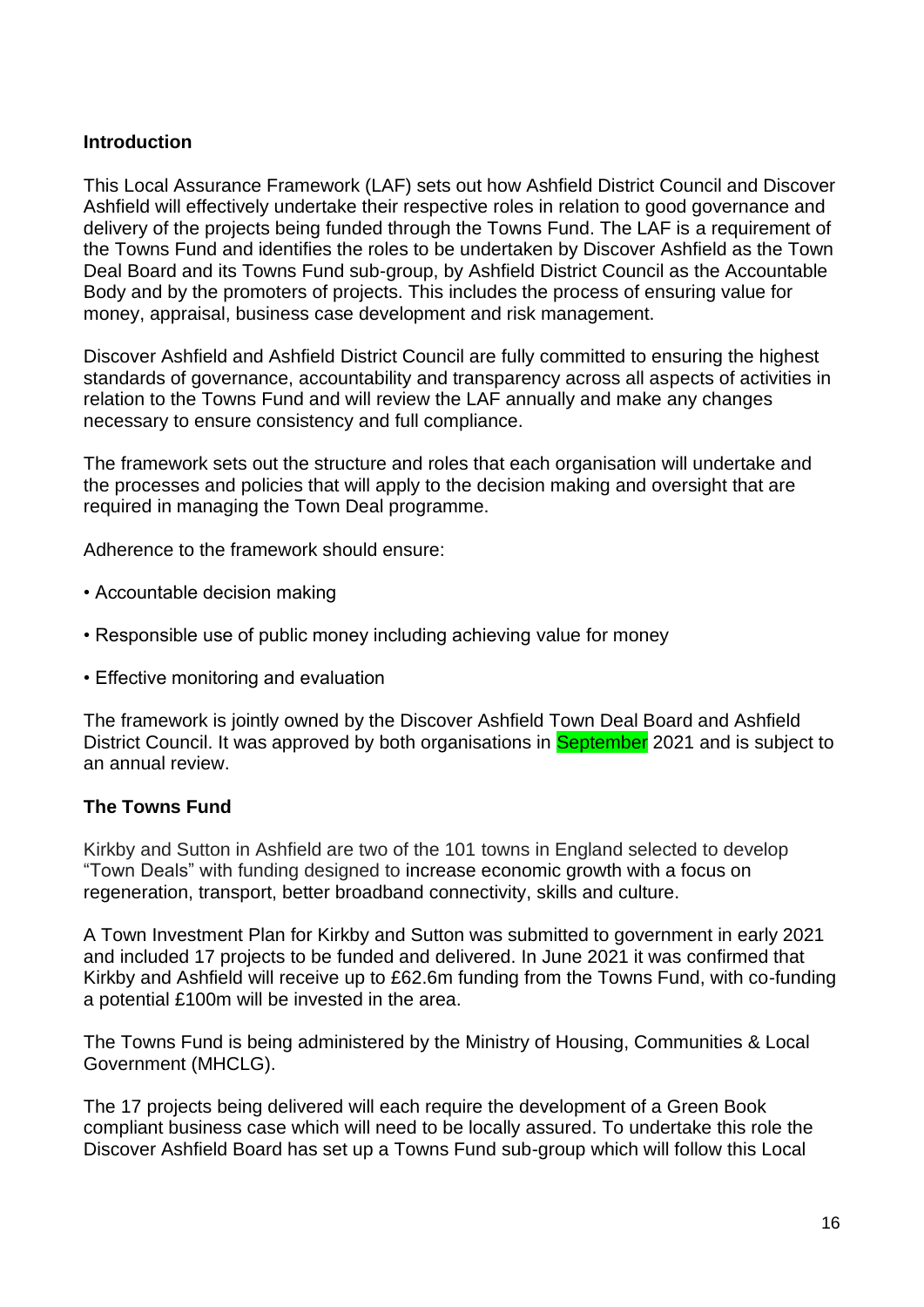Assurance Framework and government guidance to assure the business cases.

Once government has approved the summary of the business cases projects will commence delivery. Delivery of individual projects and the wider Town Investment Plan will continue to be overseen by the Town Deal Board.

# **Discover Ashfield**

Discover Ashfield was set up in 2017 and includes representation from a wide range of business, community and public sector bodies, including academies, further education and Mansfield and Ashfield 2020. Community representation is from Citizen's Advice Ashfield and Ashfield Voluntary Action. Ashfield District Council, Nottinghamshire County Council and the Local Enterprise Partnership – D2N2 also sit on the Board.

The board is chaired by a representative of the business community, with secretarial support provided by Ashfield District Council.

Discover Ashfield celebrates all that is best about living, visiting, working and doing business in Ashfield through four themes. Its mission is to:

- Promote Ashfield in a positive manner; Develop pride and aspiration in our communities: Theme 1: Love where you live
- Encourage and promote inward investment: Theme 2. Succeed in Ashfield
- Help people improve their health and wellbeing: Theme 3. Be Healthy, Be Happy
- Support tourism and the visitor economy: Theme 4. More to Discover.

The Accountable Body for the Kirkby and Sutton Towns Fund Deal is Ashfield District Council which has responsibility for ensuring this LAF is in place, meets the standards set out by Government and that all funding decisions are made in accordance with it. The Section 151 officer at Ashfield District Council ultimately provides assurance of proper use of Government Funds and Governance Procedures within the Towns Fund activities.

# **Ashfield District Council**

The Council's role is leading and enabling delivery of improvements for Ashfield as a place. We are committed to engaging with partners, local communities and businesses to ensure that we maximise the once in a generation opportunity provided through the Towns Fund Deal for the Kirkby and Sutton area to support economic growth, employment, housing, more vibrant town centres and a strong visitor economy.

We are committed to making Ashfield a location and destination of choice for business and visitors and a desirable place to live for all residents. Enhancing the identity of Ashfield so it is cherished by those who live or work here, desirable to those who visit, and attractive to those who bring jobs and investment; whilst also raising the profile of Ashfield as a place where people want to visit and spend their time.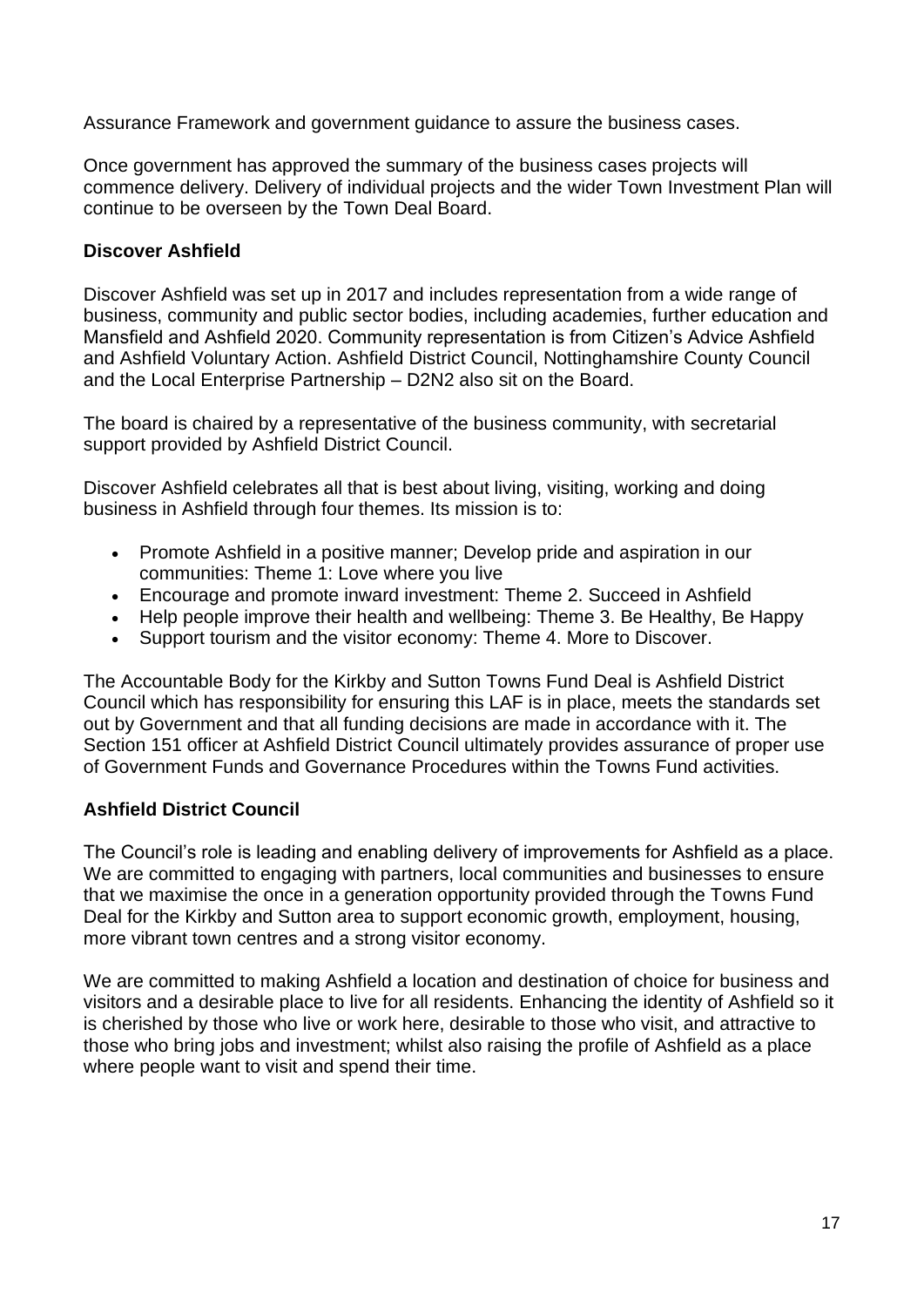#### **1. Governance**

i. Discover Ashfield Structure and Board

Discover Ashfield has clear systems, rules and practices and processes in place to ensure that decisions are made on a transparent basis, by the appropriate persons or groups and based on appropriate skills and capability. Members of the Discover Ashfield Board and other subgroups will work within the agreed governance structures and will always demonstrate the highest standards of conduct. Any third party involved with Discover Ashfield or who is providing a service to Discover Ashfield will be made aware they are expected to act within the governance system and that their conduct is expected to be consistent with the standards applicable to members of the Discover Ashfield Board.

The Nolan Principles of Public Life underpin the LAF and all board and sub- board members are expected to adhere to them, these are:

• Selflessness: Holders of public office should act solely in the public interest.

• Integrity: Holders of public office must avoid placing themselves under any obligation to people or organisations that might try in appropriately to influence them in their work. They should not act or take decisions to gain financial or other material benefits for themselves, their family or their friends. They must declare and resolve any interests and relationships.

• Objectivity: Holders of public office must act and take decisions impartially, fairly and on merit, using the best evidence and without discrimination or bias.

• Openness: Holders of public office should act and take decisions in an open and transparent manner. Information should not be withheld from the public unless there are clear and lawful reasons for doing so.

• Honesty: Holders of public office should be truthful

• Leadership: Holders of public office should exhibit these principles in their own behaviour. They should actively promote and robustly support the principles and be willing to challenge poor behaviour wherever it occurs.

- ii. Discover Ashfield is a constituted group operating in line with its Terms of Reference and Constitution
- iii. The Accountable Body for the Towns Fund is Ashfield District Council
- iv. The Board is responsible for assurance and scrutiny of the Towns Fund projects
- v. Ashfield District Council as the Accountable Body is the ultimate decision-making body
- vi. Structure of Discover Ashfield Board: The Board will comprise a maximum of 35 members including a minimum of one member from the District Council to represent the public sector plus one member representing the community and voluntary sector
- vii. The Chair (three-year term) and Vice Chair of the Board (two-year term) are appointed from the Board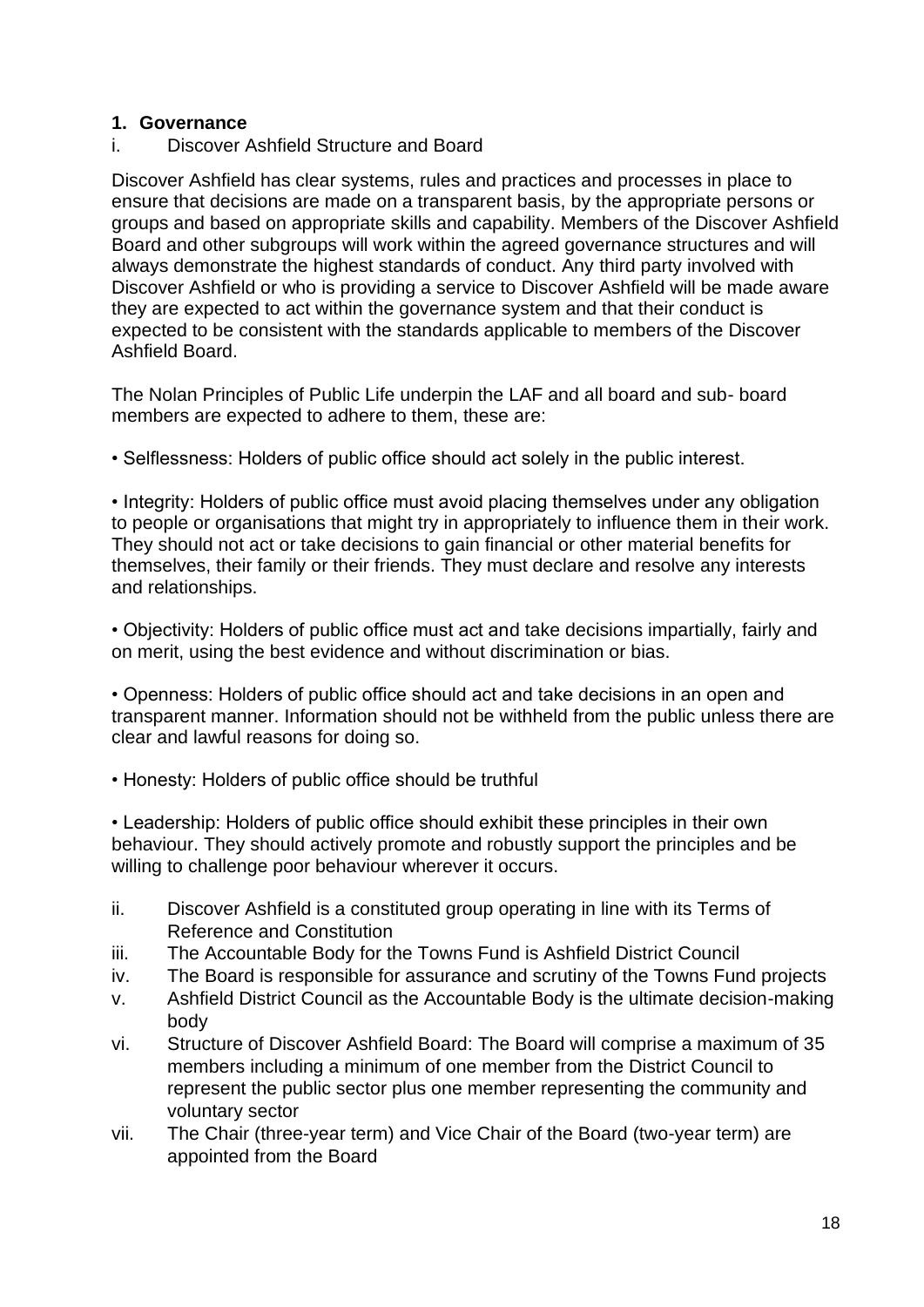- viii. The Board is committed to diversity based on all protected characteristics and will encourage engagement and representation from across all communities
- ix. Governance information such as Terms of Reference, Code of Conduct and Declarations of Interest and membership list is published, together with information on future board meeting dates and is available on the website.
- x. The appointments process for the Towns Fund sub-group will be included in its respective Terms of Reference
- xi. In addition to the main board, Discover Ashfield also has in place a formal governance structure of sub-groups
- xii. The Towns Fund governance structure for Kirkby and Sutton is as follows:



- xiii. Discover Ashfield provides assurance and scrutiny of the Towns Fund programme through discussions at the Board. Any financial decisions are decided by the Discover Ashfield Board and Ashfield District Council.
- xiv. The Towns Fund sub-group is responsible for overseeing all investment decisions through the Towns Fund on behalf of the Board and will take a first review of all financial decisions and provide a recommendation for ratification to the Discover Ashfield Board.
- xv. Terms of Reference for the Discover Ashfield Board: [http://discoverashfield.co.uk/media/1328/discover-ashfield-board-constitution-v](http://discoverashfield.co.uk/media/1328/discover-ashfield-board-constitution-v-april-2021.pdf)[april-2021.pdf](http://discoverashfield.co.uk/media/1328/discover-ashfield-board-constitution-v-april-2021.pdf) and Towns Fund sub-group: ADD when agreed

# **2. Scheme of Delegation**

The scheme of delegation is for decisions to be made by the Discover Ashfield Board. The Board may from time to time delegate decisions to sub-groups which are outlined in the terms of reference for each sub-group.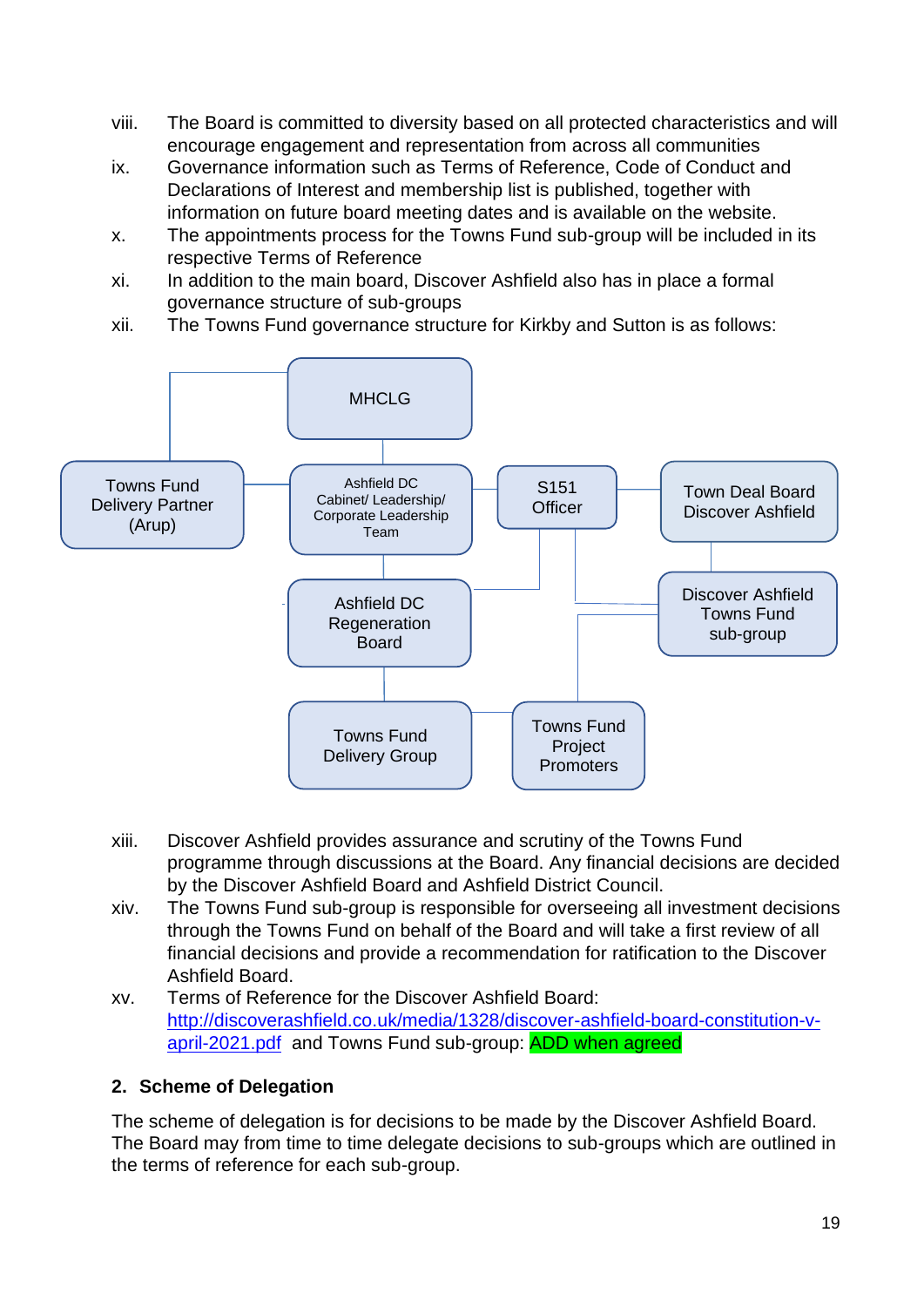Where a decision is required on funding, generally the Discover Ashfield Board would make the decision, unless otherwise agreed by the Discover Ashfield Board.

A decision which is made in contravention of the process will be invalid based on noncompliance unless the Discover Ashfield Board has given prior approval for variation in the decision-making process.

Any decision that needs to be made by the Discover Ashfield Board or the Towns Fund sub-group that does not fit within the timeframe of the scheduled meetings can be decided through written procedures. All members of the relevant board will be written to with the appropriate documentation that would be presented in the same manner as it would be to The Board or Towns Fund sub-group. Each member will then be able to reply with any concerns and their approval/rejection to the chair, who will confirm the decision.

Any decision coming forward by written procedures will be done so at the discretion of the Chair of the Board.

# **3. Policies and Procedures**

# **i. Code of Conduct and Conflicts of Interest**

Discover Ashfield's Code of Conduct, which is published on the website, outlines the expectations of Board members when acting in capacity as a Board member of Discover Ashfield. The code includes Conflicts of Interest and outlines the process for Board members to declare and report interests, ensuring impartiality and the avoidance of perceptions of bias.

It includes guidance on pecuniary and non-pecuniary interests individuals must declare, outlines the process that Board members follow for declaring interests and explains the process for requesting an exemption.

Individual registers of interests for Board members are updated on an annual basis and are available on request via discoverashfield@ashfield.gov.uk.

# **ii. Publication of reports and information**

Discover Ashfield Board papers are published on the website. These are published in line with the Best Practice Guidance in accordance with the Local Government Act 1972, meeting agendas and papers are published five clear working days before the meeting takes place and draft minutes of the meeting are published within 10 clear working days of the meeting taking place.

Any declaration of interest made at the meeting will be included in the minutes.

Discover Ashfield follows Ashfield District Councils' document classification policy in terms of how documents are classified as public, controlled, or restricted. Information which is not to be placed in the public domain is treated under The Local Authorities-Executive Arrangements Meetings and Access to Information Regulations 2012 using one of following 7 exemptions:

(1) Information relating to any individual.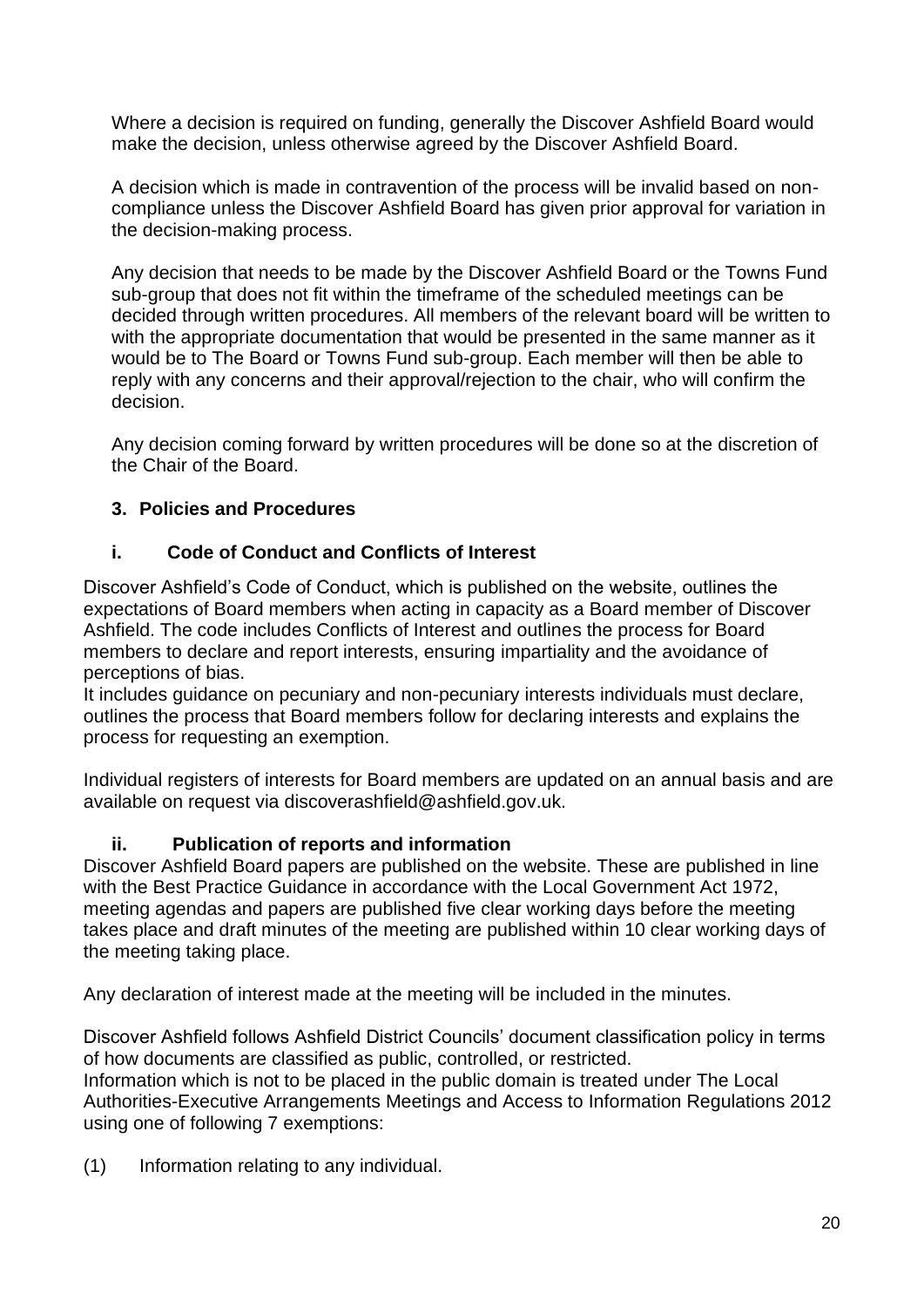- (2) Information which is likely to reveal the identity of an individual.
- (3) Information relating to the financial or business affairs of any person (including the Authority holding that information).
- (4) Information relating to any consultations or negotiations, or contemplated consultation or negotiations, in connection with any labour relations matter arising between the authority or a Minister of the Crown and employees of, or office holders under, the authority.
- (5) Information in respect of which a claim to legal professional privilege could be maintained in legal proceedings.
- (6) Information which reveals that the authority proposes:
- (a) to give under any enactment a notice under or by virtue of which requirements are imposed on a person; or
- (b) to make an order or direction under any enactment.
- (7) Information relating to any action taken or to be taken in connection with the prevention, investigation, or prosecution of crime.

Discover Ashfield has in place appropriate data protection arrangements in line with the General Data Protection Regulations (GDPR) and the Data Protection Act 2018. The data provided by promoters is the responsibility of the promoters to make sure it complies with the appropriate legislation and that the data is accurate and correct. Discover Ashfield is the data controller for Board Members data and any other data they collect including data around projects and programmes.

# **4. Accountability and transparent decision making**

# **The Accountable Body**

It was agreed at the Discover Ashfield Board meeting on 11<sup>th</sup> December 2020 that Ashfield District Council be appointed as the accountable body for the Towns Fund. The Accountable Body, through the Council's Section 151 Officer, is accountable for the proper use and administration of the Towns Fund funding, all of which falls under the annual audit of Ashfield District Council's accounts, and for ensuring that decisions are made in accordance with this LAF or any other framework which may instead apply.

The Council's responsibilities include:

• Ensuring the decisions and activities of Discover Ashfield related to the Towns Fund conform with legal requirements with regard to equalities, social value, environment, Subsidy Control (formerly State Aid), procurement etc.

• ensuring that funds are used in accordance with the conditions placed on each project.

• ensuring (through the Section 151 Officer) that the funds are used appropriately.

• ensuring that this Assurance Framework (or any other which may instead apply) is implemented and adhered to.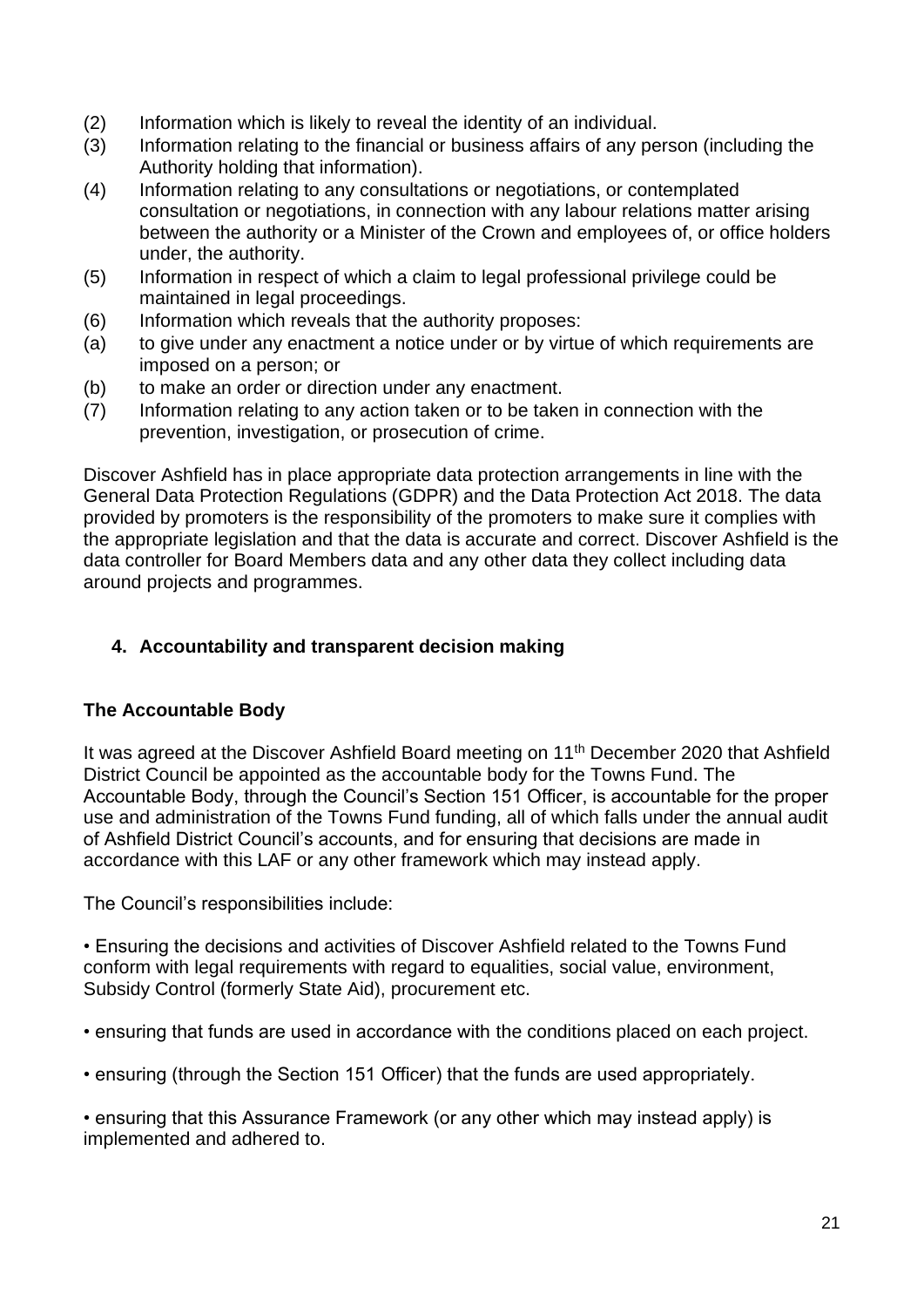• maintaining the official record of Discover Ashfield proceedings and holding copies of all relevant documents relating to the Towns Fund.

• ensuring Discover Ashfield decisions at formal meeting are recorded by way of minutes, and the minutes of each meeting are reported to the subsequent meeting to ensure accuracy. Minutes, agendas, and reports are published on Discover Ashfield's website

• Responsibility for the decisions of Discover Ashfield in approving projects (for example if subjected to legal challenge).

• ensuring arrangements are in place for audit of Towns Fund funding as per Local Authority spend. The annual audit recommendations are reported to the Discover Ashfield Board. In addition, Discover Ashfield and the Accountable Body have agreed timescales and operating practices to support the effective implementation of decisions. This will also include a process for monitoring delivery and specification of what information is required from project promoters.

Project funding will be accompanied by a written agreement between the Accountable Body and the project promoter, setting out the split of responsibilities and specifying provisions for the protection of public funds, such as arrangements to suspend or claw back funding in the event of non-delivery or mis-management.

The use of Towns Fund resources is subject to the usual local authority checks and balances – including the financial duties and rules which require councils to act prudently in spending; these are overseen and monitored by the Section 151 Officer. As part of the Accountable Body's statutory requirements it publishes a report on its website showing any expenditure over £5,000.

While it may put in place procedures and promote proper practice, and monitor and report on the effectiveness of these, the Accountable Body is not responsible for any deficiencies in the administration of public monies among funding recipients and partner bodies. In the event of any shortcomings coming to light it will seek to safeguard, and recover where appropriate, the relevant monies.

The Accountable Body would only refuse a decision of the Discover Ashfield Board and/ or the Towns Fund sub-group if it were:

- Not procedurally valid, or
- Illegal, or
- would lead to the available budget being exceeded.

If a situation did occur whereby the Accountable Body had significant concerns about a decision Discover Ashfield had taken, or proposed to take, then an urgent meeting within 5 working days would be convened by the Section 151 Officer of the Accountable Body with key stakeholders from both the Discover Ashfield Board and the Accountable Body.

There will be a clear separation between project promoters (i.e. Ashfield District Council led schemes) and those advising on decision-making (the Accountable Body role), to ensure the Discover Ashfield Board and the Towns Fund sub-group are acting on impartial advice.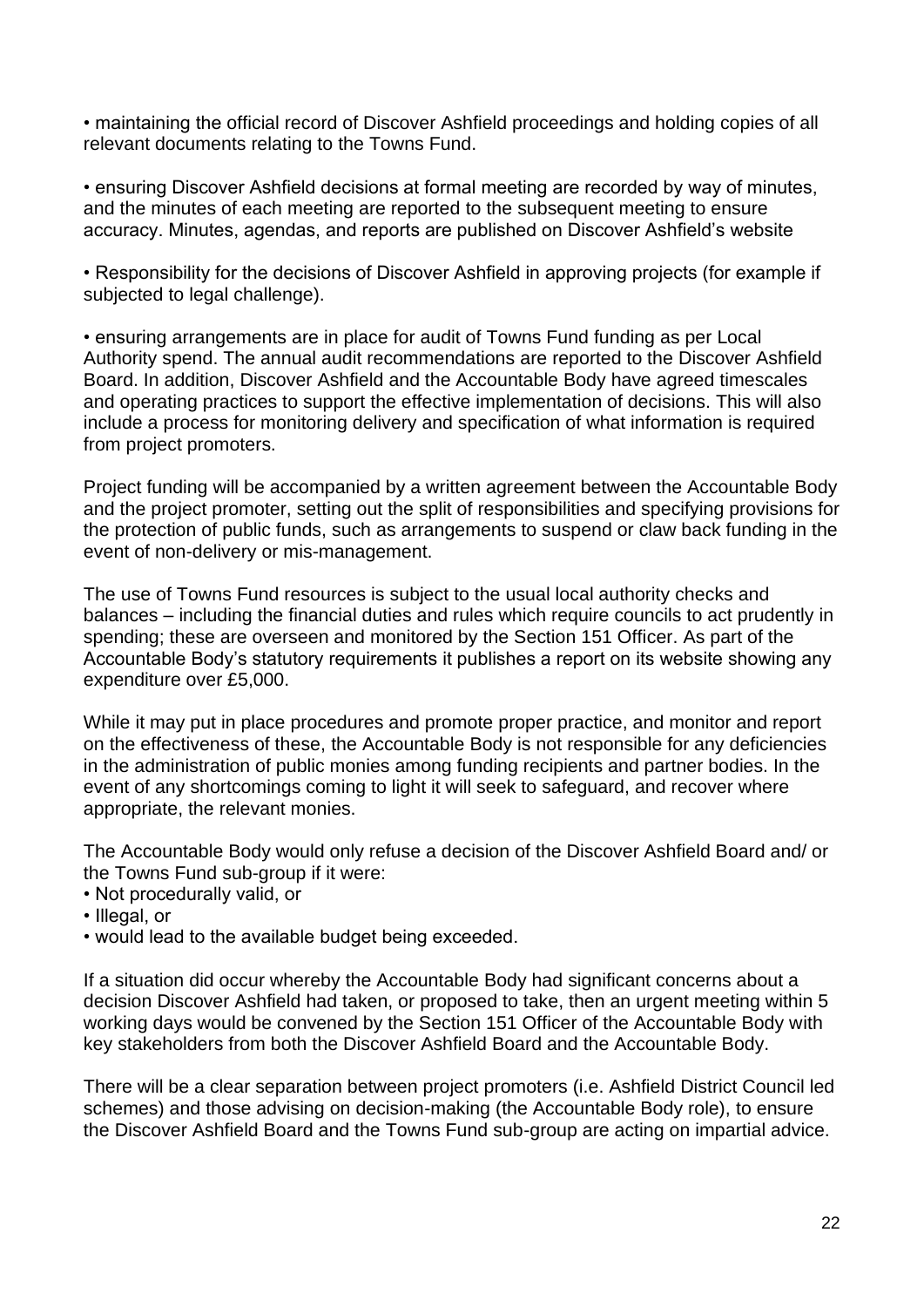The Accountable Body will appoint an independent business case assurance provider to assess the business cases for each project and to recommend projects to the Towns Fund sub-group and to the Discover Ashfield Board for approval.

Awards of funding by Discover Ashfield and the Accountable Body will be accompanied by a written funding offer agreement between the Accountable Body and the project promoter setting out the split of responsibilities and specifying provisions for the protection of public funds, such as arrangements to suspend or claw back funding in the event of non-delivery or mismanagement.

As a minimum, these agreements will include:

- Details of the project and outputs to be delivered in a specified timescale
- Arrangements for payment (up front or in arrears, quarterly or other)
- Arrangements to suspend or claw back funding in the event of non-delivery or mismanagement
- Monitoring requirements, including the metrics and frequency of reporting
- Publicity obligations and arrangements

The agreement will be signed by the Section 151 Officer (or equivalent) of the promoting organisation and by the Section 151 Officer of the Accountable Body who has the final sign off on funding decisions.

#### **Section 151 officer**

The Accountable Body will ensure they address the five principles of the CIPFA guidance:

- Embed a corporate position for the Section 151 officer at the Council
- Create a formal/structured mandate for the Section 151 officer
- Embed good governance into decision making
- Ensure effective review of governance
- Ensure appropriate skills and resourcing

All Board and sub-group documents which have a financial implication will be provided to the Section 151 officer/delegate, and where decisions are being made the Section 151/delegate will have the opportunity to comment.

The Section 151 officer will ensure their oversight of the proper administration of financial affairs within the Kirkby and Sutton Towns Fund programme continues throughout the fiveyear programme (2021/22 – 2026/27). This will include attendance at the Board where possible, and at a minimum at least one meeting each financial year.

A regular programme overview is given at the Board meeting on at least a bi-monthly basis to update on performance, any issues and risks and mitigations of each project.

On a quarterly basis the Board is updated on outputs with each project RAG rated to highlight any projects which are an area of concern to the Towns Fund programme. Any formal requests of changes over 10% to change spend profiles or output profiles are taken to the Towns Fund sub-group for approval.

# **5. Engagement with Stakeholders**

Discover Ashfield is committed to effective engagement and collaboration with all its partners and stakeholders to effectively undertake its role and advocate for its area.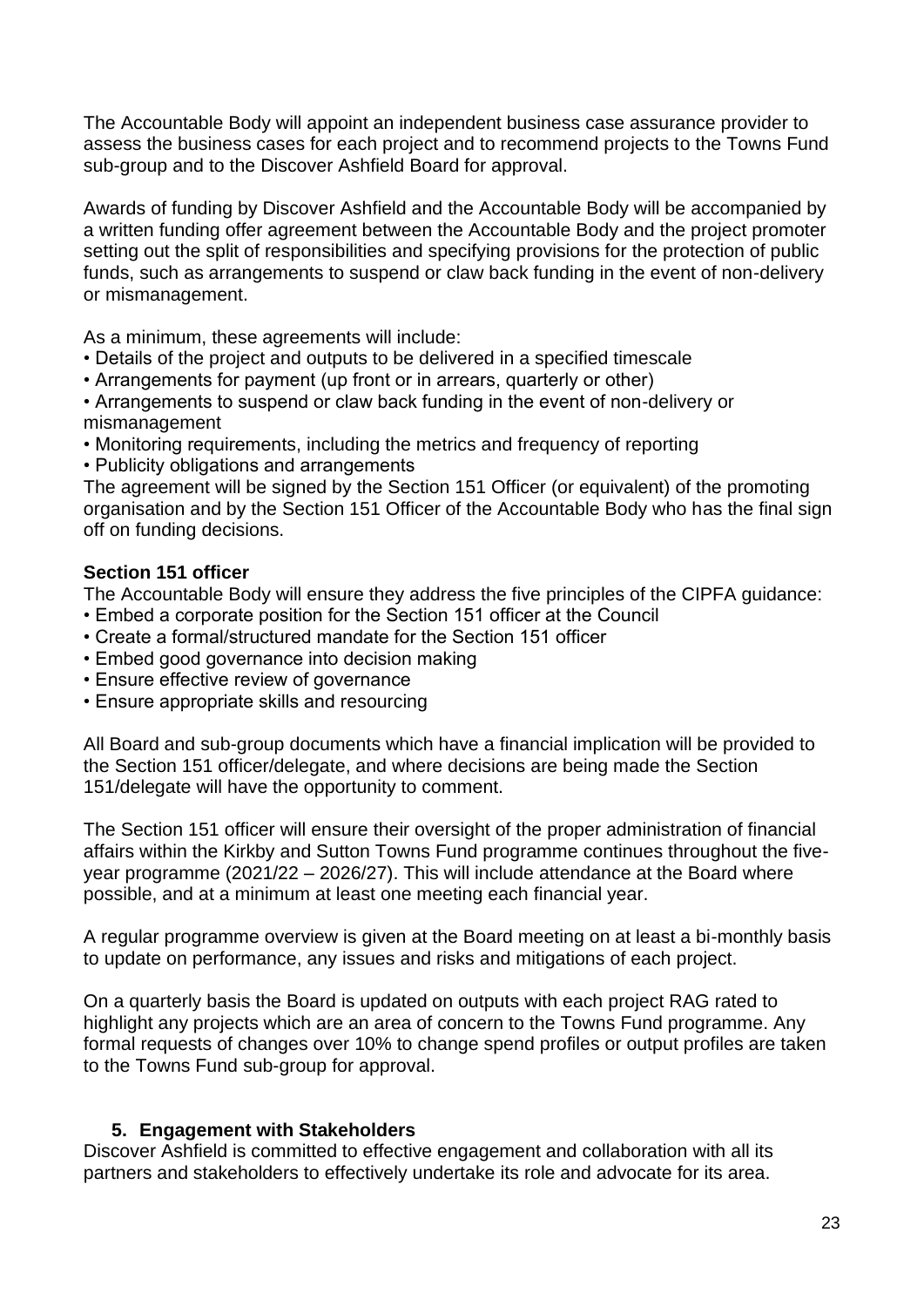Examples of Discover Ashfield's engagement activities include:

• Regular engagement with the local media on Discover Ashfield's work.

• Board members regularly speak at local events, such as those organised by business membership organisations.

• Regular social media updates and website coverage of Discover Ashfield's activity

• A Stakeholder and Engagement Plan has been produced for the Towns Fund work and is regularly reviewed and update.

Discover Ashfield holds an Annual General Meeting which is attended by representatives from the public and private sectors. This meeting takes place annually and can be held either virtually, in person or using a hybrid of the two.

Discover Ashfield is committed to securing social value through the awarding of the Towns Fund contracts and will work with project promoters to embed that within the project design, utilising Ashfield District Council's Social Value Policy: <https://www.ashfield.gov.uk/media/8d88f9438231a5e/social-value-policy.pdf>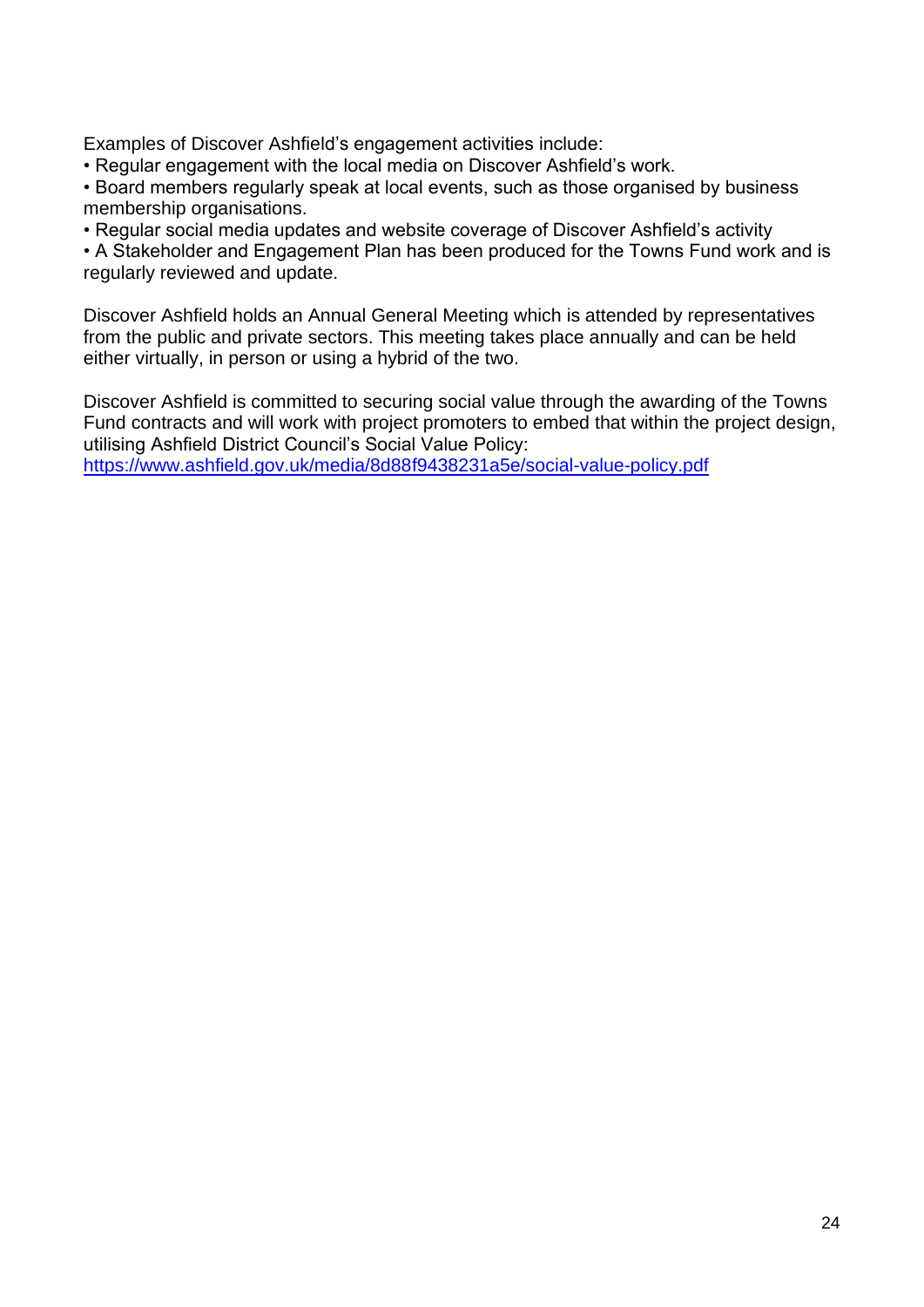

Ashfield District Council will liaise with the project promoter throughout the process, ultimately taking a recommendation to the Towns Fund sub-group and the Discover Ashfield Board for approval. Following which a Summary Document of the business case (or the business case if required) will be submitted to MHCLG for assessment.

The final business case is to be submitted by the Section 151 officer or equivalent (CEO, MD, FD) of the promoter. Projects will need to meet the following milestones:

1. A detailed 'Green Book' compliant business case has been completed detailing the project and its alignment to the 5-case model. 'The Checklist1' published by HM Treasury should be appended to the business case to confirm that all stages have been completed. [https://assets.publishing.service.gov.uk/government/uploads/system/uploads/attachment\\_d](https://assets.publishing.service.gov.uk/government/uploads/system/uploads/attachment_data/file/935527/Green_Book_guidance_checklist_for_assessing_business_cases.pdf) [ata/file/935527/Green\\_Book\\_guidance\\_checklist\\_for\\_assessing\\_business\\_cases.pdf](https://assets.publishing.service.gov.uk/government/uploads/system/uploads/attachment_data/file/935527/Green_Book_guidance_checklist_for_assessing_business_cases.pdf)

# 2. A Benefit Cost Ratio must be provided

3. Details confirming whether planning permission is required for the project. If required the stage at which the application is at must be detailed, including any pre-app. advice received, together with a timeframe for submission of the planning application and the milestone for planning approval.

4. Confirmation that any 'Section 106' or other agreements related to planning permission have been entered or the milestone for when they will be entered.

5. Confirmation of the procurement process to be undertaken and the milestones for the process.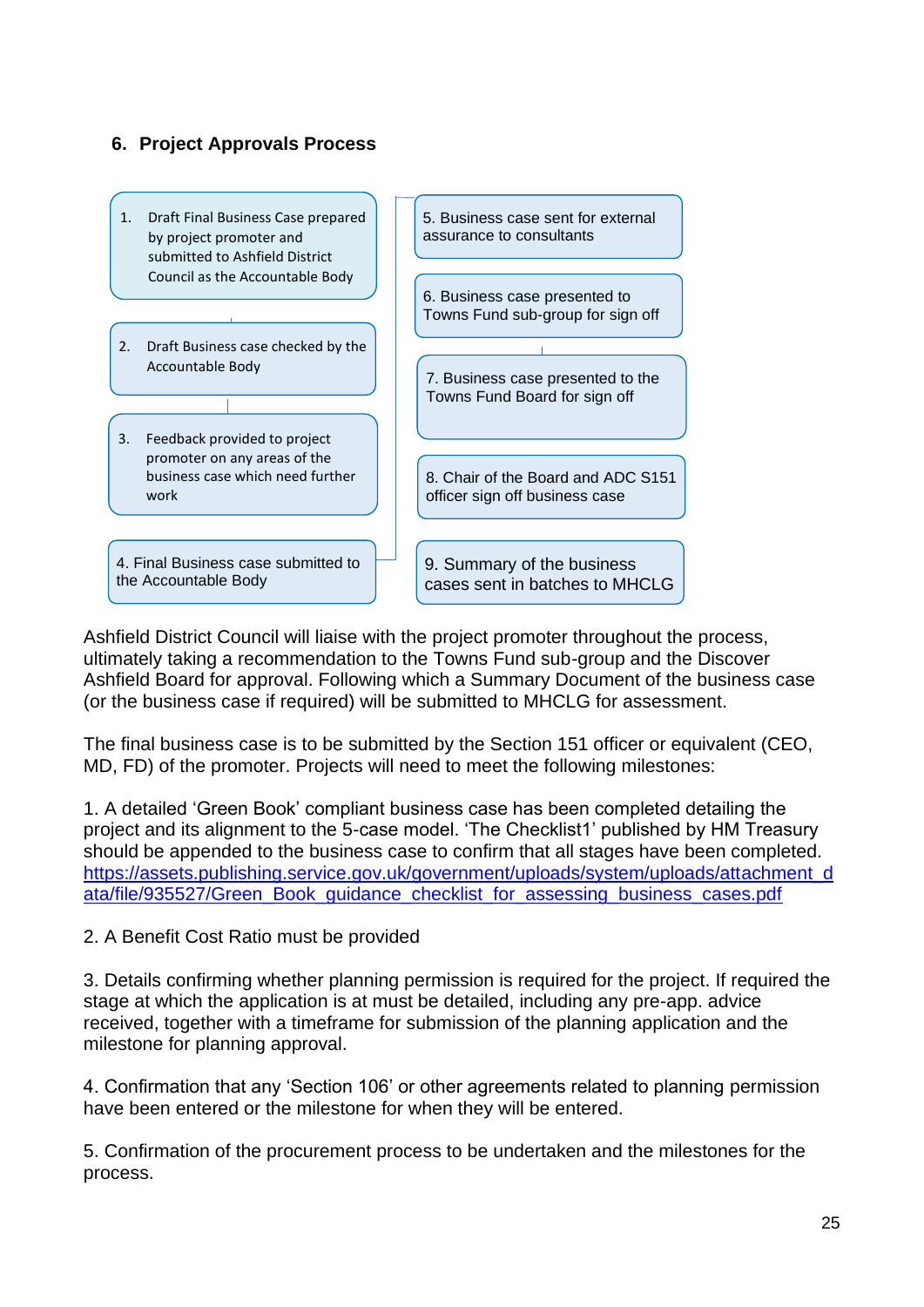6. Confirmation that the promoter will be responsible for any variations to the contract price and that once entered, the contract will be completed in line with the details submitted. The promoter should submit a separate letter appended to the Business Case which confirms this from their Financial Director or equivalent.

7. Confirmation of which RIBA stage the project has been designed to or its equivalent and a project programme with milestones identifying when each RIBA Stage has or will be completed.

8. Details of any changes to the project from the initial Towns Fund submission with reasoning behind these changes.

9. Confirmation of the status of all co-funding with details of the sources of funding and the timeframe for when the co-funding will be confirmed.

10. Confirmation that all land/ legal agreements are being progressed with a timeframe for completion with details of the milestones for achieving this.

11. A phasing plan identifying the start and completion elements of the project along with costs associated with each phase and the outputs/outcomes that will be delivered on a quarterly basis.

12. A risk register identifying the key risks and the project manager responsible. The risk register needs to be scored and include a mitigation plan.

13. Within the business case the project sponsor must provide details of how this intervention will deliver on low carbon and social value outcomes, including through the procurement and construction of the project. For example, projects are requested to provide details on impacts to local communities, levels of affordable housing and levels of skills and training.

14. A Subsidy Control (formerly State Aid) compliant report is to be provided by a suitably qualified UK lawyer with a duty of care to the promoter and the Discover Ashfield Board and the Accountable Body. The project is required to be Subsidy Control compliant before it is progressed, and the report is required to be annexed to the business case.

The promoter is required to address all the points above, failure to supply this information may delay any recommendation being put forward to the Towns Fund sub-group by the Accountable Body.

Discover Ashfield and the Accountable Body will progress assessment of the projects as follows:

- 1. The Accountable Body will carry out an assessment of the submitted draft business case in line with the requirement of the LAF and feedback to the projects on any further requirements.
- 2. Once the final business case (FBC) is submitted to the Accountable Body it will be sent for external assurance to appointed consultants.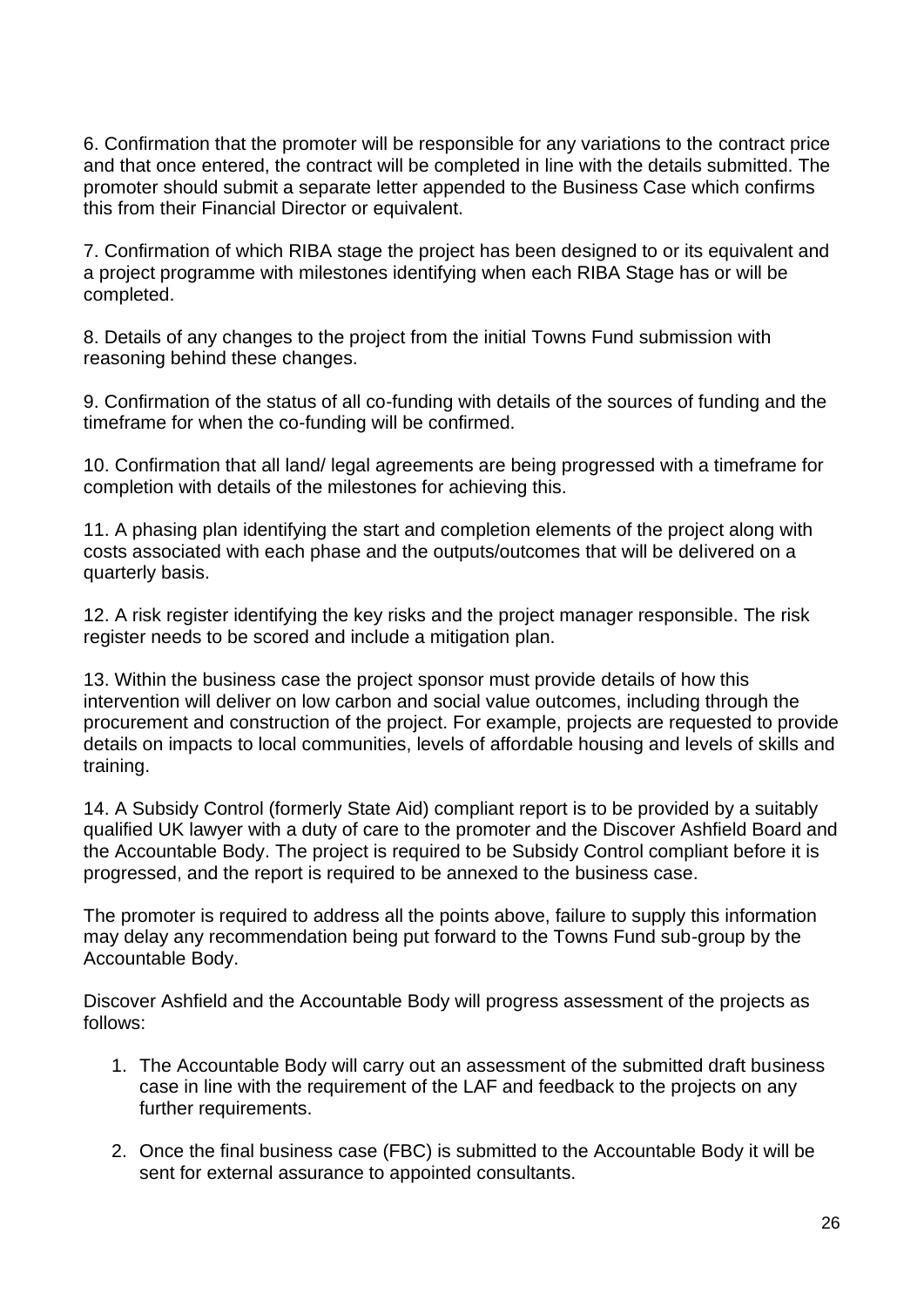- 3. Following sign off by the external assurers the Accountable Body will draft a report to the Towns Fund sub-group and this report will be presented at the next available meeting. This report will include a synopsis of the application made for funding, an appraisal of the application, and view by legal expert (where appropriate), a final recommendation whether to fund the project or not including any conditions which would be set.
- 4. Promoters will be required to attend the Towns Fund sub-group and present their business case.
- 5. The Towns Fund sub-group will approve, reject, or request additional information.
- 6. Following approval from the Towns Fund sub-group, the project will be put in front of the Discover Ashfield Board for ratification.
- 7. The Chair of the Board and ADC S151 officer will sign off the FBC
- 8. Once ratified the summary of the business case will be submitted to MHCLG for sign off. The business cases will be submitted in batches to MHCLG, the timings of these submissions will be agreed with the promoter, along with deadlines for submission to the Accountable Body.

Note: For the Automated Distribution and Manufacturing Centre (ADMC) project MHCLG have asked for submission of the full business case for sign off. The business case will need to be approved by the Towns Fund sub-group and ratified by the Board before submission to MHCLG.

9. Once a Summary Document or business case is agreed by MHCLG the Accountable Body will issue a grant offer agreement detailing all conditions and the timing of payments. The offer agreement will require promoters to sign up to the delivery of the project and the outputs, which will be subject to claw back.

10. The Accountable Body and Discover Ashfield will monitor and carry out an audit of processes on the delivery of the project and the outputs.

The promoter must confirm the following before funding for the construction phase/ project delivery will be released by the Accountable Body:

1. Planning permission, if required is in place.

2. Any 'Section 106' or other agreements related to planning permission have been entered.

3. Confirmation that the project has been designed to RIBA Stage 4 or its equivalent.

- 4. The results of the procurement exercise detailing:
- The tenders received (along with the detailed costs)
- The tender accepted (along with timescales/ conditions)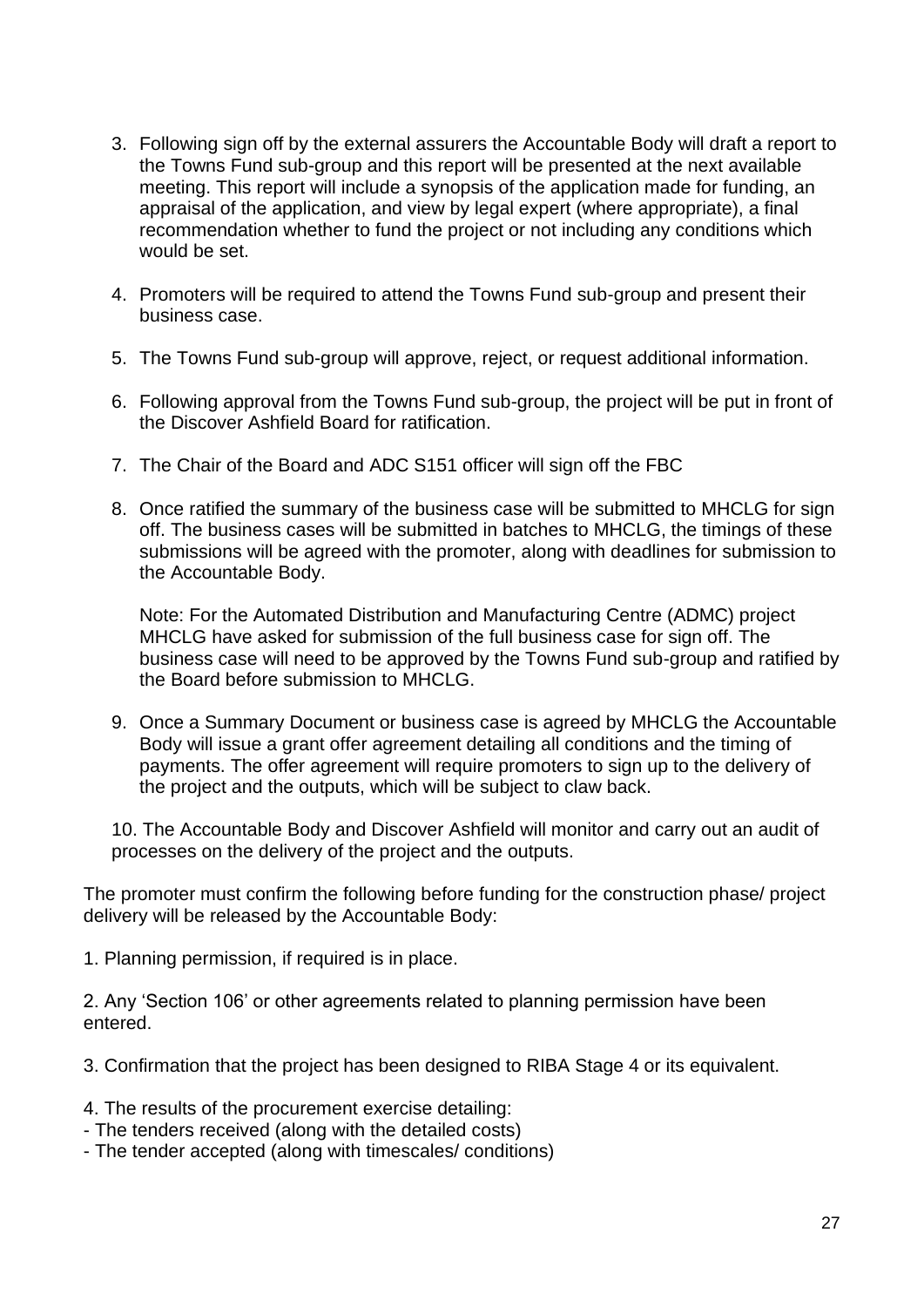5. Details of the construction contract (if applicable) to be entered into by the promoter detailing:

- Name of contractor
- Start date
- Completion date
- Liquidated damages/ cost over runs

6. Details of any outstanding points preventing/ delaying the start-up of a construction contract.

7. Confirmation that all co-funding is in place with details of the sources of funding, including letters from third party funders confirming any conditions and timescales.

8. Confirmation that all land/ legal agreements have been completed and are in the control of the promoter to deliver the entire project.

# **Early Release Towns Fund Capital Funding**

Up to 5% of the Towns Fund capital allocation for a project can be released in advance, subject to the submission of satisfactory evidence of need by the project sponsor. Agreement to release of the funding is delegated to the Council's Portfolio Holder and S151 officer in consultation with the Chair of the Discover Ashfield Board.

For projects which require more than the 5%, a report will be taken to the Board for consideration. The funding can be spent on business case development and on direct project delivery. MHCLG will bear the risk for any of the 5% spent on project development should the project not be realised and will not seek to claw back the funding. The funding would be taken off the Towns Fund Deal value and the introduction of a replacement project would require a negotiation and assessment process.

Once the funds of £3.31m are received from MHCLG they will be held within the Accountable Body's Towns Fund capital programme allocation and the Portfolio Holder for Regeneration and Planning, together with the Director Place and Communities will hold delegated authority to release the funds.

The Accountable Body will issue an offer letter to the promoter detailing how and when the full grant will be paid and the conditions and any claw back. Investment decisions will be made for all funding applying statutory requirements, conditions of funding or local transport objectives where applicable.

All Board and sub-group members will make decisions on merit having considered all of the relevant information available at the time.

Pursuit of recovery of funds is at the discretion of the Board based on the evidence presented to them if the project is not fully delivered in line with the original submission.

The Discover Ashfield Board and the Accountable Body will need to assure themselves that projects are deliverable and represent value for money. It is the promoter's responsibility to provide sufficient independent evidence that the project delivers value for money.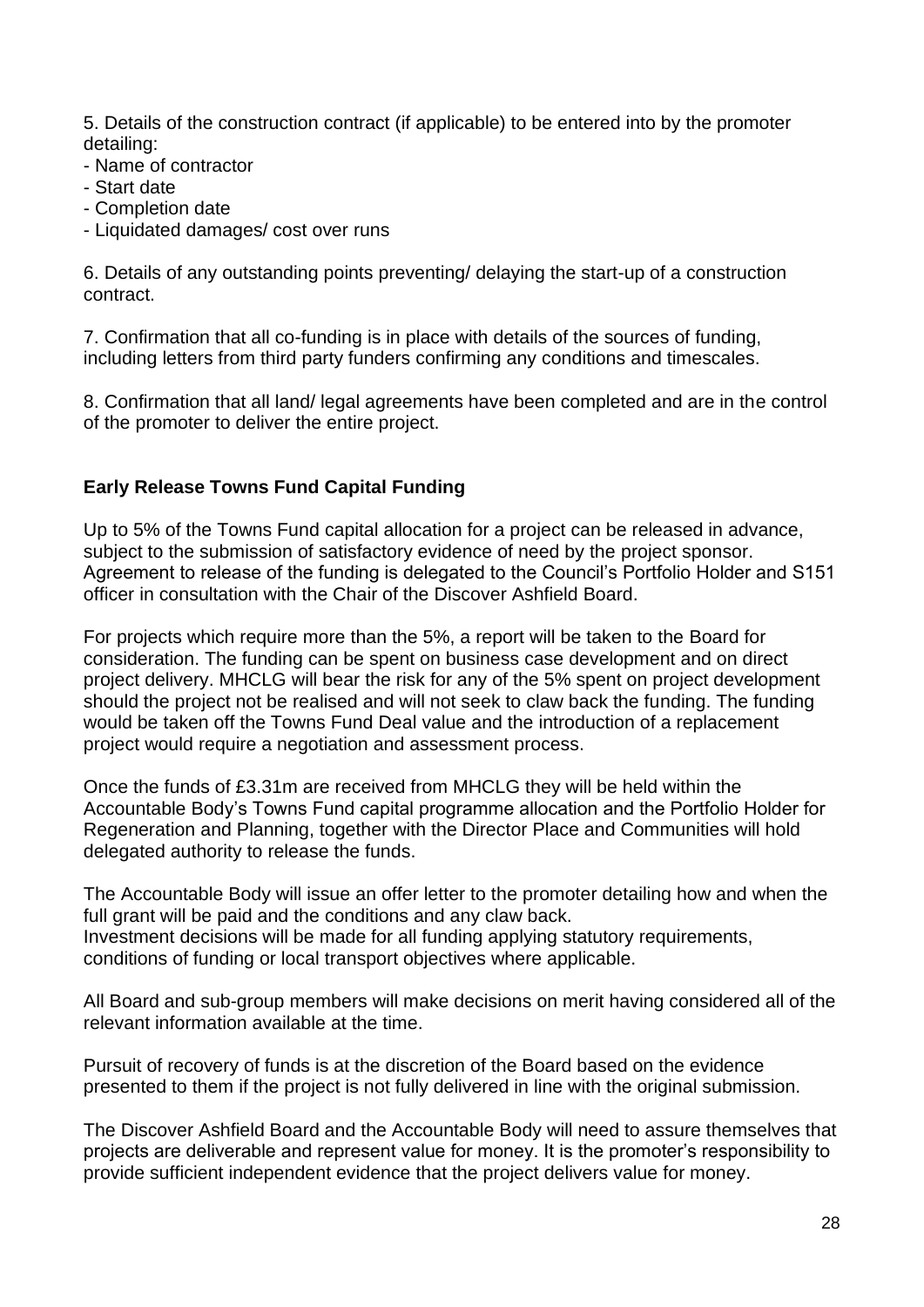The Accountable Body will use appropriate external consultants to consider the Benefit Cost Ratio and make recommendations to the Towns Fund sub-group and the board.

The evidence and information provided will vary from project to project due to the nature and priorities of the project.

Transport schemes, defined as those which are reliant upon 'transport' outcomes (such as time savings) to demonstrate value for money, are required to follow WebTAG guidance. For the avoidance of doubt, the provision of infrastructure such as a road which is intended to produce non-transport outcomes such as job creation may be assessed against these outcomes. However, where this infrastructure would also impact upon existing users of transport networks WebTAG-compliant analysis may be required to determine the degree to which these impacts affect the overall case for the project.

For projects which are regeneration or housing led, promoters will need to provide a clear statement of the objectives of the project and evidence that there is market demand for the scheme. This should be expressed as projected take-up but, must be supported by evidence that the market will take this up within the projected time. This evidence can comprise correspondence, notes of meetings and any independent assessment of demand or advice from specialist consultants.

The Accountable Body will be responsible for ensuring value for money for all projects and programmes. The Finance Officer at the Accountable Body will be responsible for scrutiny of and recommendations for each business case.

#### **Changes to projects**

In the event that a project has, in the opinion of the Towns Fund sub-group or the board or Ashfield District Council, significantly changed (by 10% or more) from what was originally proposed (i.e. spend profile, outputs and outcomes, or delivery) Ashfield District Council will write to the promoter requesting a written response detailing how and why the project has changed including details of changes to the following:

- rationale and strategic fit;
- how the project addresses need and opportunity
- alignment with other plans and strategies
- Towns Fund ask (£ million)
- Total project cost (£ million)
- Outputs
- Outcomes
- Co-funding total
- Co-funding breakdown
- Capital/revenue split
- Financial profile
- Project completion date

Following receipt of the response the Board may decide on one of the following options: to proceed with the amended project, request that the project revert back to what was originally approved, release only part of the funding or delete the project from the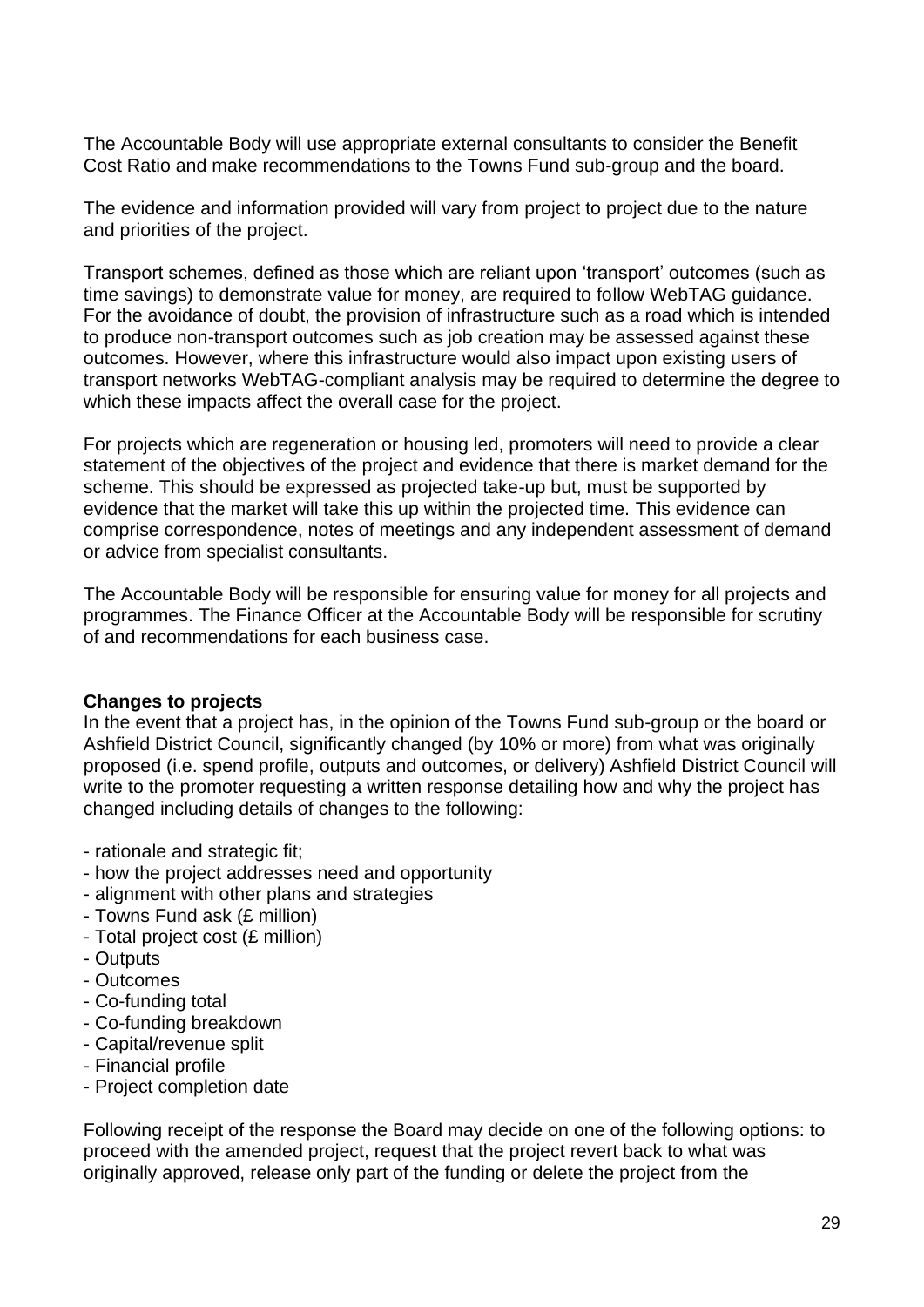programme. If it is agreed that the project can be amended the promoter will be required to complete a project adjustment form issued by MHCLG. Once completed and approved by the Towns Fund sub-group, the form will be submitted by Ashfield District Council to MHCLG for consideration. Ashfield District Council will then confirm the outcome of the request with the Towns Fund sub-group and the promoter.

For form content see: [https://townsfund.org.uk/resources-collection/mhclg-business-case](https://townsfund.org.uk/resources-collection/mhclg-business-case-guidance)[guidance](https://townsfund.org.uk/resources-collection/mhclg-business-case-guidance) (page 11).

If a project has not commenced within 3 months of MHCLG approval being confirmed, the project will be reported as a High-Risk project. In this instance Ashfield District Council will write to the promoter requesting a written response detailing why the project has been delayed. If the Board and/ or the Accountable Body are not satisfied with the response, they can remove the project from the programme, subject to agreement by MHCLG.

The Board and Accountable Body will be provided with quarterly performance reports by the Towns Fund programme manager. If it is reported that a project is delayed (commencement/completion/outputs/outcomes) by 3 months or more then the project will be reported as a High-Risk project. In this instance Ashfield District Council will write to the promoter requesting a written response detailing why the project was delayed.

If the Board are not satisfied with the response, then they can request that the funds already paid are repaid to the Accountable Body or decide not to release any future years funding. This will be subject to prior agreement by MHCLG.

# **7. Risk management**

A risk register is maintained of all projects and this is updated on a regular basis and shared with the Towns Fund sub-group and the board. The risks of each project are rated using a scoring matrix based on likelihood and impact that each risk presents. A set of mitigations is also included.

Based on the risk register and as part of the programme overview report, high risk projects are highlighted to the Towns Fund sub-group and the board. The named individual who is responsible for the identification and management of risk is the Service Manager for Place and Wellbeing at Ashfield District Council.

Where a project is seen as High Risk the Council will write to the promoter on behalf of the board setting out the risks and requesting a written response outlining how the risks will be mitigated. If the Board are not satisfied with the response, then they can remove the project from the programme.

#### **8. Contract Management**

Once a project is approved, a funding agreement will be drafted by the Council and issued to the project promoter. The funding agreement between the Council and the project promoter sets out the conditions relating to the funding and the responsibilities of the Council and the project promoter. This will include any conditions for funding that are in place through either the requirements set by government in the Heads of Terms or in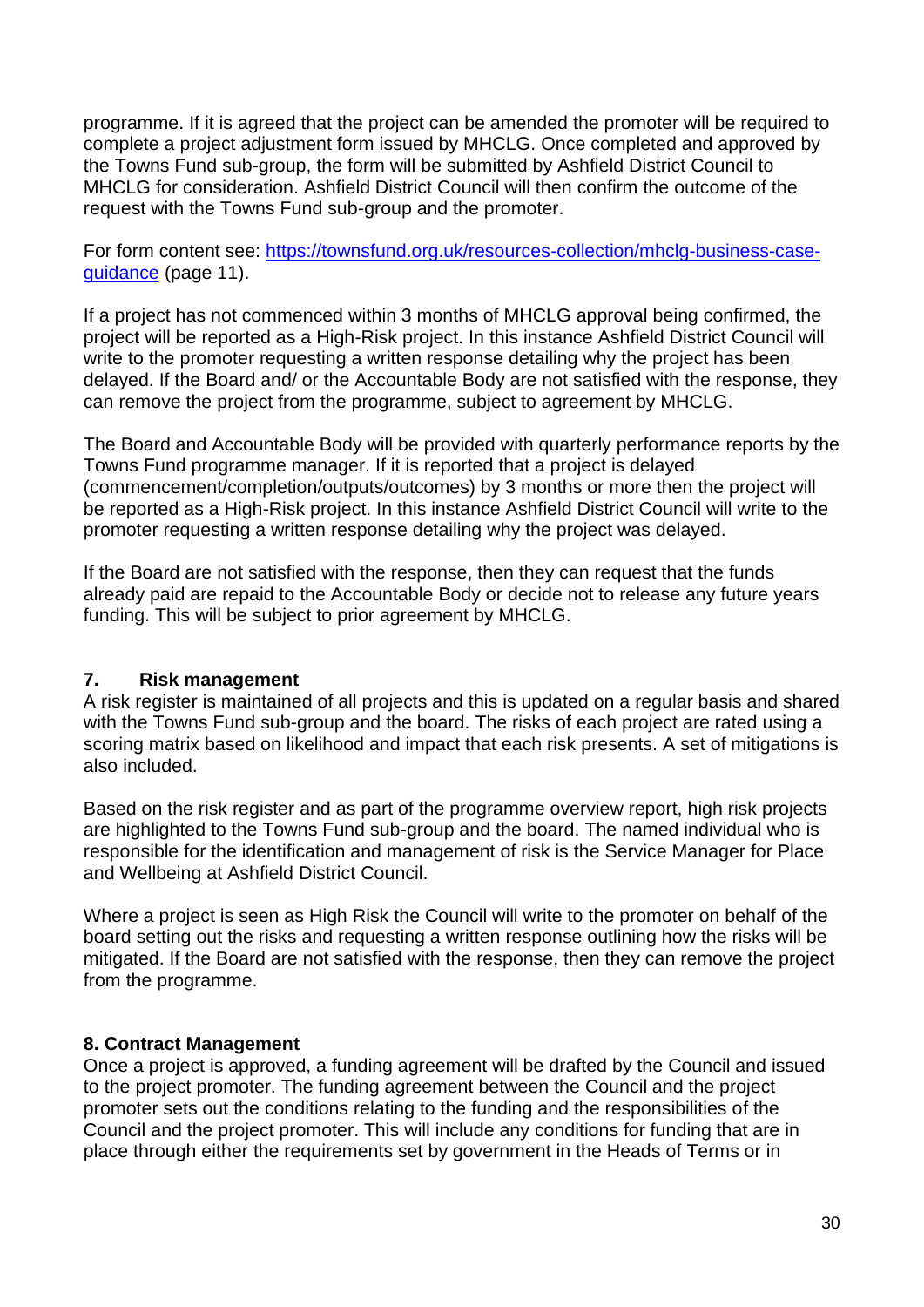subsequent guidance, and/or conditions set by the Council or the Town Deal Board as part of the process for approval of the project business case.

The funding agreement will also confirm that the project promoter:

Bears the risk for all overspend on the project beyond the approved amount

Will be required to participate in a full and timely manner with any audit activity that is undertaken as part of the overall programme assurance

Will be required to participate in a full and timely manner with any external reviews undertaken by government (or commissioned by government) as part of its assurance of Towns Fund delivery and/or evaluation of the programme

Will maintain regular and timely reporting as set out in the monitoring and evaluation requirements.

Any contractual issues relating to projects will be considered informally in the first instance through ongoing dialogue between the Council and the project promoter. Where issues are unable to be resolved, they will be considered by the Town Deal Board prior to any formal action being taken. Where necessary, the Council will seek legal advice regarding significant contractual issues in the interests of fulfilling its role as the Accountable Body for the Towns Fund.

As noted in a previous section, processes are in place to agree changes to projects. It is the responsibility of the Council to maintain overall change control and ensure any changes are recorded including the requisite level of approval obtained.

Payment milestones will be agreed with the project promoter at the point of contract. The milestones will depend on the complexity, cost and timescales of the project. The claims and payment process will then be managed by the Council in liaison with the project promoter. Arrangements for processing claims will be made in line with the Council's financial procedures and may be subject to both internal and external audit. Where the project promoter is the Council itself, additional processes and checks will be put in place to ensure an appropriate separation of roles.

Where projects have not delivered the contracted outputs, then clawback provisions within the funding agreement may be utilised to recover funding. In these circumstances, the Council would make a recommendation to the Towns Fund sub-group in the first instance. Following a view from the S151 Officer, the Towns Fund sub-group would set out its intended approach to recover funding for the Town Deal Board, allowing the latter to comment on this before any steps to recover funding were taken by the Council as the Accountable Body.

# **9. Monitoring and Evaluation**

The Towns Fund provides a unique opportunity to better understand what policy interventions are most effective in driving economic growth and living standards at the town level. This improved understanding will rely on the frequent collection of high-quality data to enable the ongoing monitoring of progress and the evaluation of the Fund's impact. Monitoring and Evaluation of the Towns Fund will ensure that Government has better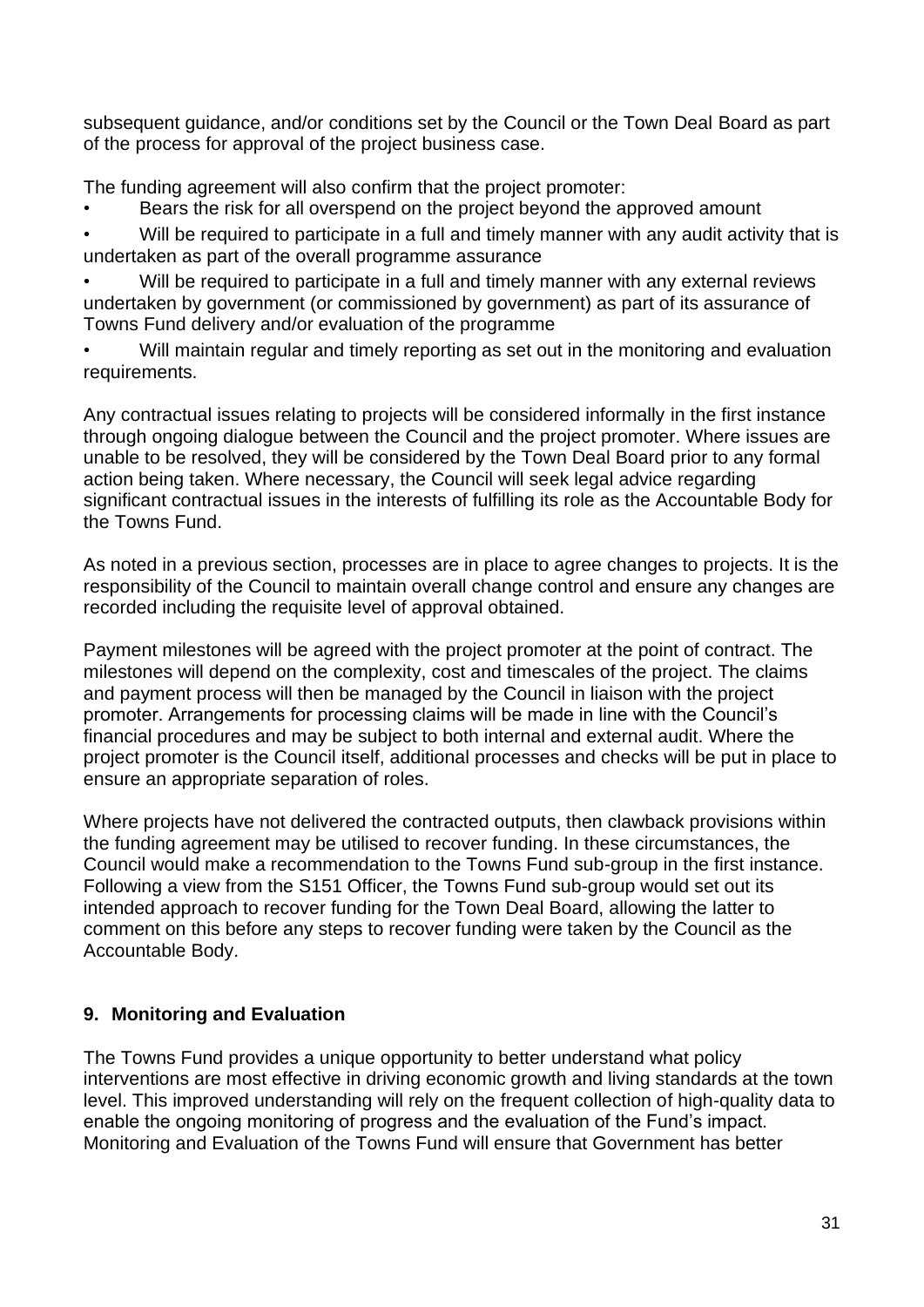evidence of what policy levers work best to improve connectivity, spatial organisation, skills, and local authority capability in towns.

Ashfield District Council is committed to undertake monitoring and evaluation of the Towns Fund programme for Kirkby and Sutton and to submit monitoring information to MHCLG at six-monthly intervals as per the schedule below:

#### **6-month reporting**

1st April – 30th September – due 1st December 1st November – 31st March – due 1st June

#### **Annual reporting**

The financial year 1st April – 31st March – due 1st June

Monitoring submissions from promoters will be required one full calendar month before the deadlines of 1st June and 1st December.

Reporting will be required for the following:

- Inputs and Activities
- Outputs and Outcomes
- Project Expenditure
- Project Progress
- Project Changes
- Risks
- Feedback on local engagements (Annually)
- Feedback on how the overall investment strategy is progressing (Annually)

Promoters will be provided with a table of the indicators which must be reported on, for some indicators, a baseline will need to be established which will enable the impact of the project to be determined. For example, this could be a photograph of a site prior to construction work beginning.

Ashfield District Council will manage the Towns Fund programme and will report principally to the Discover Ashfield Board who oversee the programme management. Programme management will be through the monitoring process, the terms of this will be defined in each project's grant offer agreement. The agreement will determine the payment profile, the output and outcome profile and milestones.

Programme monitoring will be according to the milestones and outputs in the business case and reviewed on a quarterly basis based on the grant offer agreement.

The principles of programme management will be for Ashfield District Council to manage the key programme risks, through proactive engagement with promoters and developing a system of regular reporting. A programme overview including high risk projects will be presented at every second Board meeting (i.e. bi-monthly).

The Accountable Body has the right to withhold funding if the project delivery expectations, defined at inception are not met within the agreed funding period.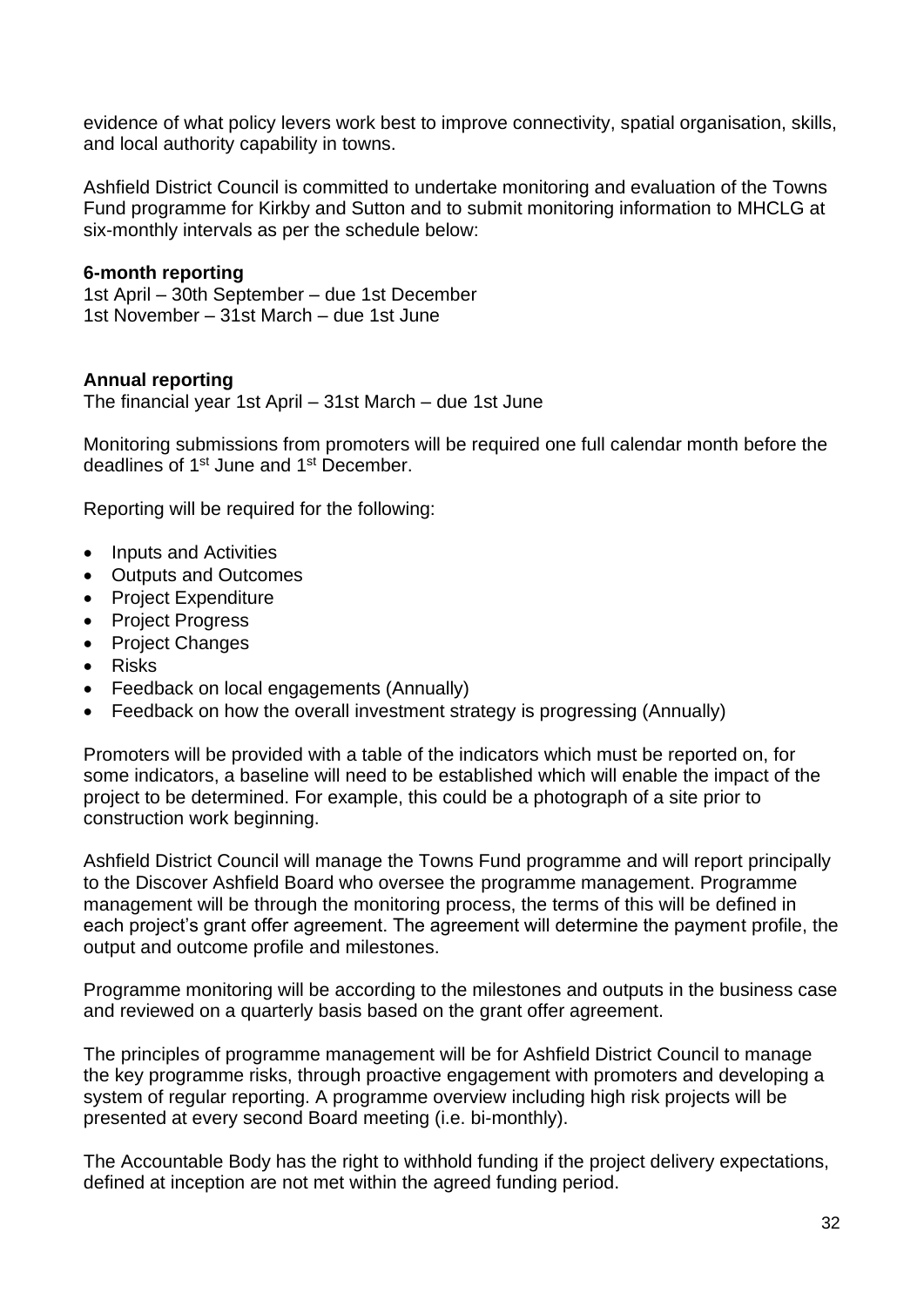Projects will be required to submit quarterly monitoring reports (financial, output and narrative) explaining their progress to spend and delivery targets and noting specific changes to the project and challenges in delivery. A variance of 10% or more on spend and delivery targets will trigger a review by Ashfield District Council who will write to the promoter requesting a written response detailing why the project has changed. The timings of the quarterly monitoring will align with the Towns Fund bi-annual reporting.

The Accountable Body reserves the right to recover or withhold all or part of the funding supplied for a project in these circumstances:

- The project is not delivered within agreed dates
- The project delivered differs from that specified

• The outcomes demonstrated through post-delivery evaluation fall short of those on which the value for money assessment and business case were based

• The outputs identified in the Business Case are not delivered.

Monitoring reports will be summarised for consideration on a quarterly basis at the Board, using a RAG rating system. In line with good practice and to support effective and robust decision making, monitoring reports to the Board will typically summarise good progress and areas of good practice. The report will also highlight risks to the delivery of the programme.

If projects are highlighted as high risk due to poor output delivery, if the Board considers it appropriate, promoters will be invited to the Board to explain the slippage. The Board will take local circumstances into account in taking decisions over whether funding should be withheld or recovered.

# **Evaluation**

All projects at the time of signing the grant offer letter will complete the Summary Framework and this will be used to collect and collate information to inform the evaluation of the Towns Fund programme for Kirkby and Sutton.

All projects will be subject to a post-project completion report; this will ensure Ashfield District Council follows best practice using recognised project and programme management techniques to ensure sound decisions have been made.

# **10. Communications**

Branding requirements will be set by MHCLG. Each project promoter will be given the branding guidance which includes details for press and publicity and marketing and branding materials. Each project is contractually obliged to conform to the branding guidance as set out in the Memorandum of Understanding. Prior to issue all publicity must be sent to Ashfield District Council's communications team: [corpcomms@ashfield.gov.uk](mailto:corpcomms@ashfield.gov.uk) and Discover Ashfield [discoverashfield@ashfield.gov.uk](mailto:discoverashfield@ashfield.gov.uk) for review.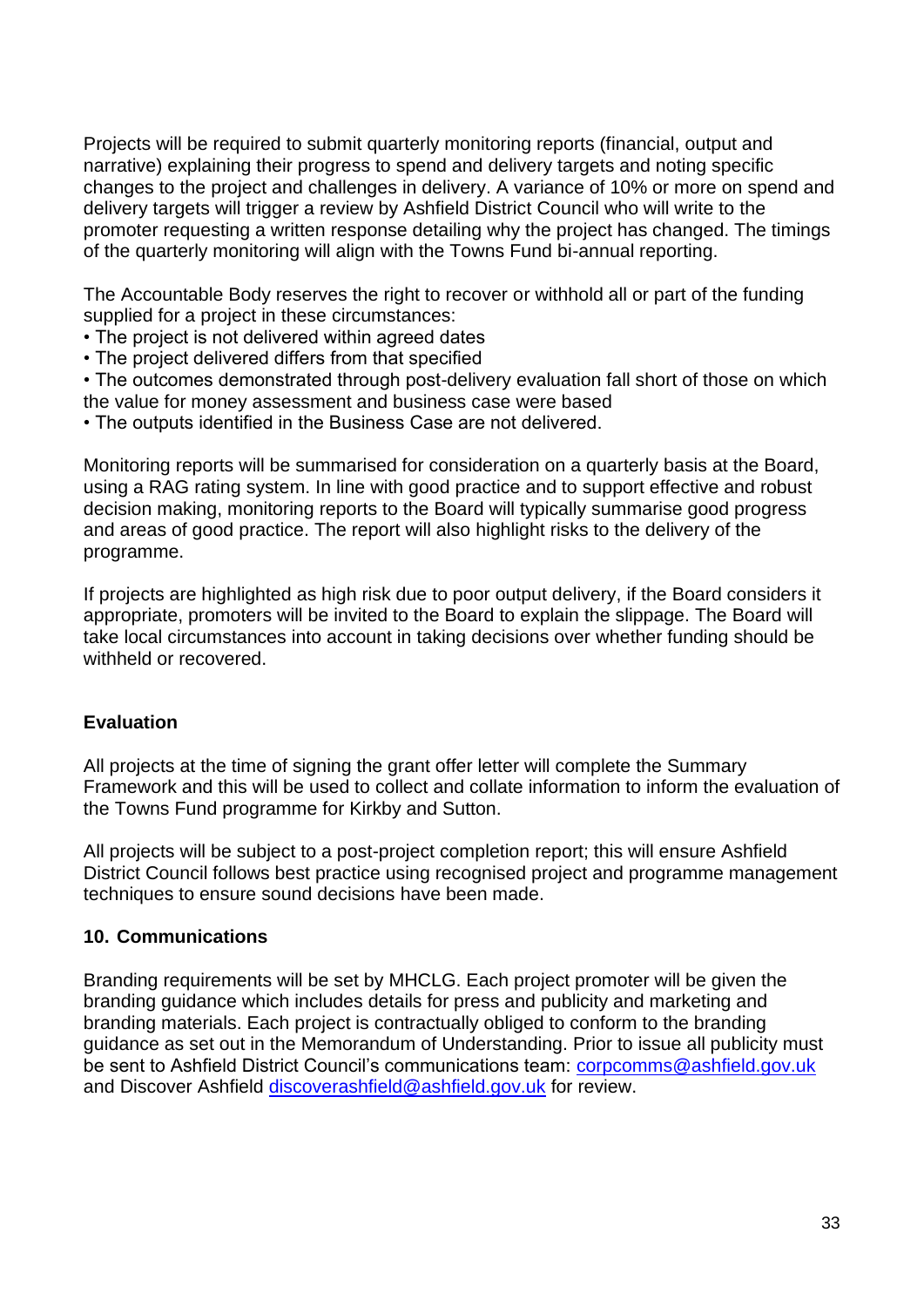# **Appendices**

- A. Discover Ashfield Terms of Reference [http://discoverashfield.co.uk/media/1328/discover-ashfield-board-constitution-v-april-](http://discoverashfield.co.uk/media/1328/discover-ashfield-board-constitution-v-april-2021.pdf)[2021.pdf](http://discoverashfield.co.uk/media/1328/discover-ashfield-board-constitution-v-april-2021.pdf)
- **B.** Towns Fund sub-group Terms of Reference ADD when agreed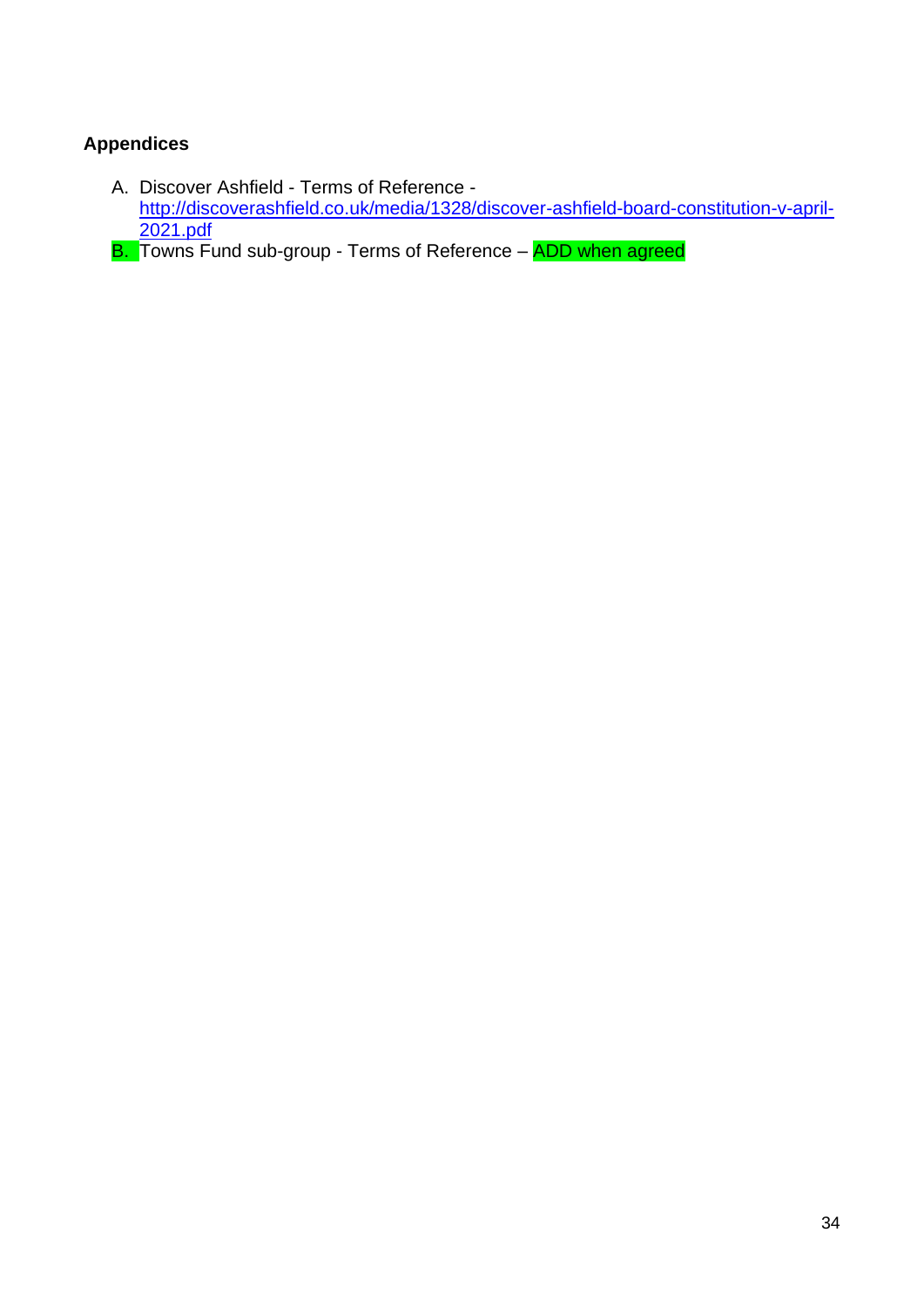# **Appendix 3**

# **Health and Well-being update**

#### **Health and Wellbeing Strategic Group**

- Are meeting on a monthly basis
- Have agreed a number of projects that will be the focus for delivery across 2021- 22. A learning and sharing event for each project will take place at the end of the financial year, to help us plan for year 2.
- Are developing an agreed understanding of the values of the strategic plan
- Will next meet  $6<sup>th</sup>$  September 2021

#### **Feel Good Families**

- We have been successful with a bid to Sport England for £9,500 to support mum's get active with their families. We're just signing the grant agreement and the project will start in September 2021. The funding was through the This Girl Can Scheme.
- Have delivered a number of free family activities over the summer holidays, these have linked to the Summer reading challenge, fitness, trails in our parks, and a chance to meet the new mascot Freddie the Frog
- 3 PlayFests have been delivered, one in each of the priority areas. These were attended by about 30 families at each event. There were opportunities for families to visit stalls and activities about local services, as well as take part in fun activities. We'll feedback on these shortly.

#### **Holiday Activities and Food Programme**

- The council lead an enhancement of this programme and organised an additional 2000 places across 4 weeks of the summer holidays
- This project supported children and young people who are eligible for free school meals access free activities and a meal and was funded through Department of Education.
- At short notice, many local organisations came forward to offer a scheme our thanks to everyone involved
- This will be evaluated so we understand the impact and the improvements that can be made

# **Dementia Partnership**

- Dementia Golf sessions have started at Coxmoor Golf Club and the uptake has been really good
- Please signpost anyone that maybe interested to Dianne Holmes

#### **Heart Warmer**

We organised a work experience day with Kier Construction on the new leisure centre site in Kirkby. 10 young people took part in the day. They had the opportunity to get a site tour, learn how to brick lay, and talk to the team about their careers. 4 of the young people really excelled and were told to come back when they finish school as there would be an apprenticeship waiting for them. One of the four, was a girl, who has previously been expelled from 2 schools. She shone on the day, and the team on site couldn't have been more complimentary about her.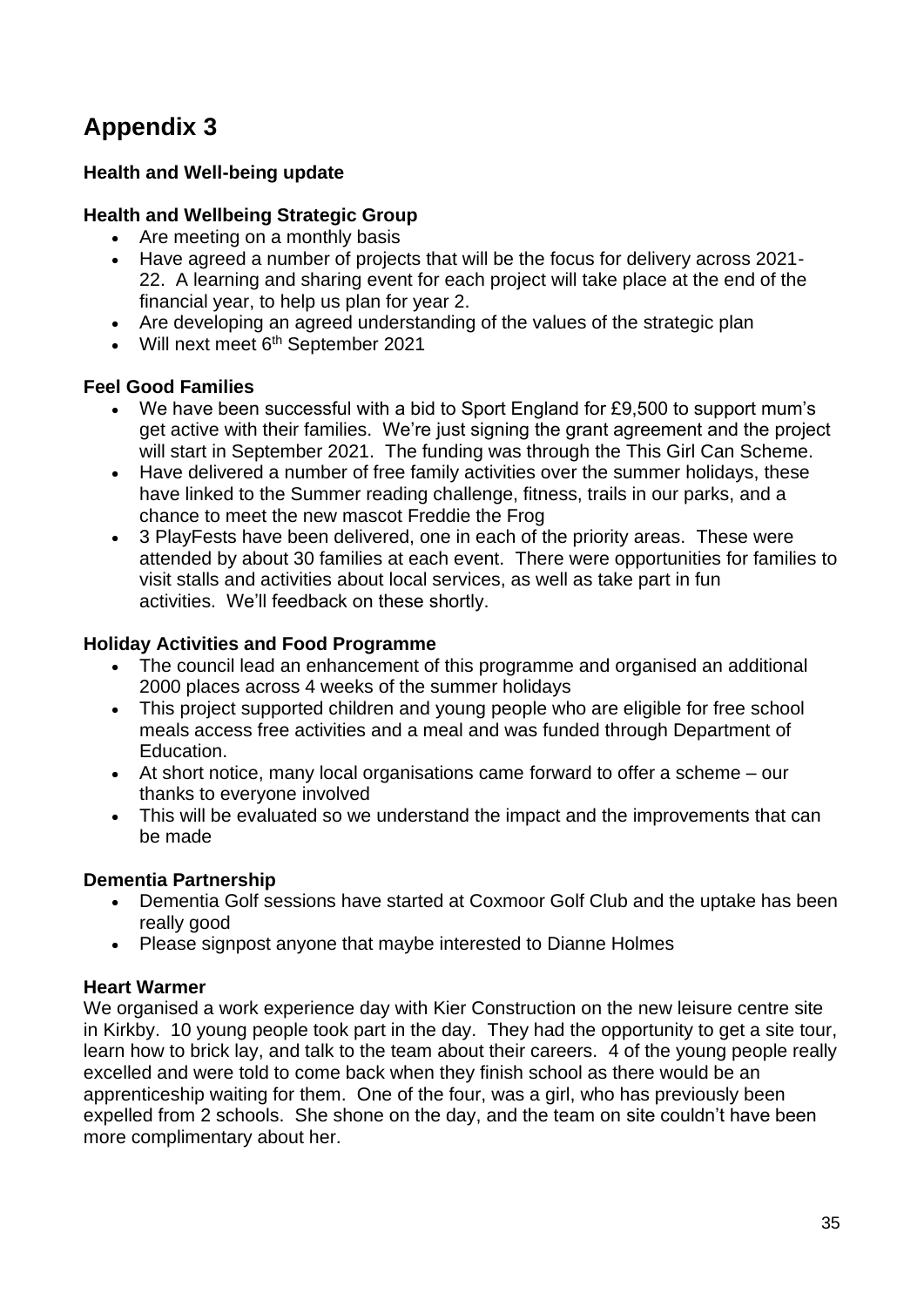# **Everyone Active**

Everyone Active are looking to recruit some apprentices for the Leisure Centres. They are working with the Kickstart Scheme and have promoted the opportunity but haven't had any applications. The apprenticeships are for 18 years+. They are also short of swimming instructors and lifeguards. Please could those in contact with this age group, who are looking for employment, be but in touch with Lorenzo Clark

– [lorenzo.clark@everyoneactive.com.](mailto:lorenzo.clark@everyoneactive.com)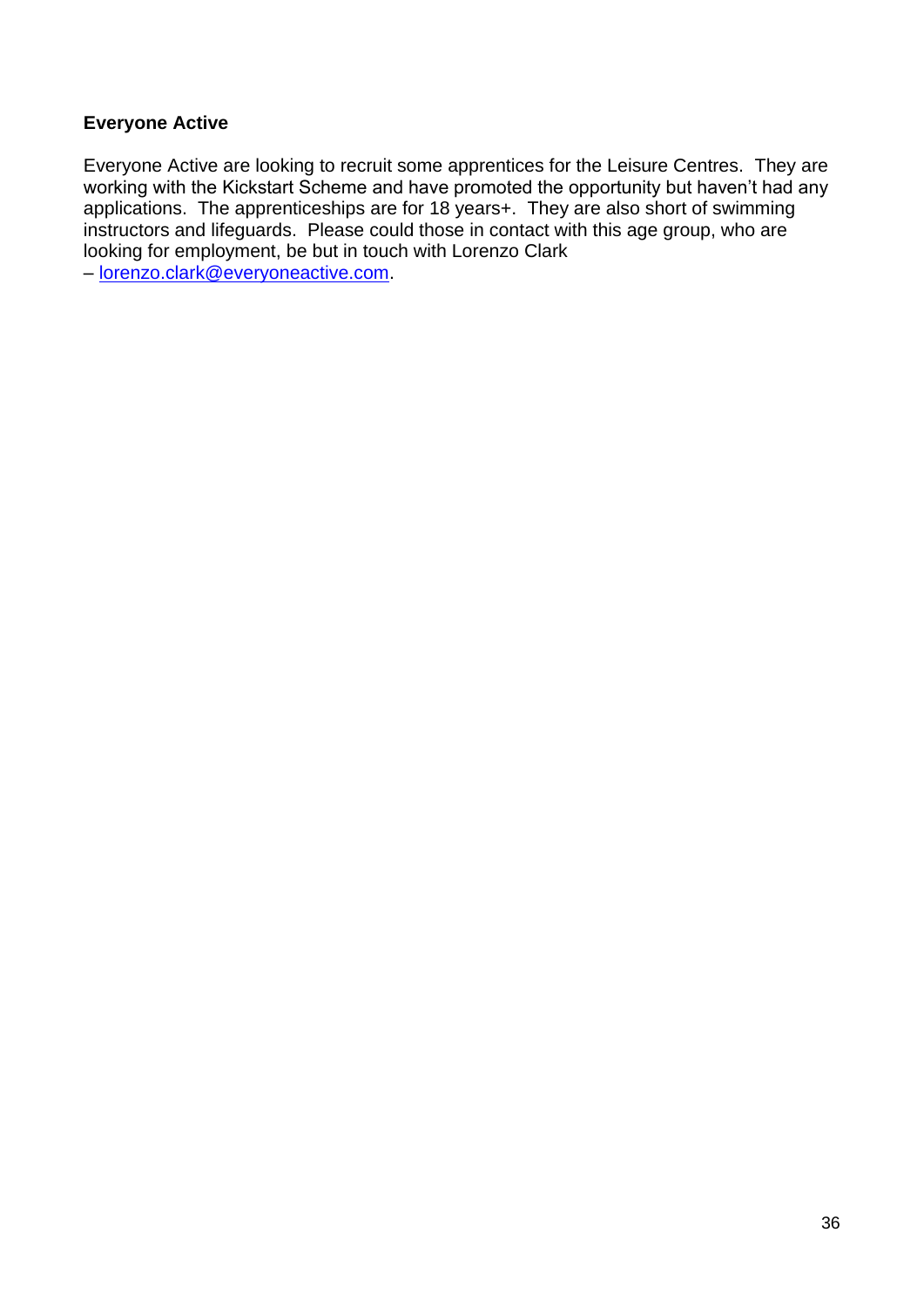# **Appendix 4**



**To support our population to age well and reduce the gap in healthy life expectancy:**

**Liver Scans now available:** We now have access to "Fibroscans" available. These tests are a quick and painless way of assessing liver health and in a significant proportion of people it will replace the need for an invasive liver biopsy.

**Pulse Checks**: During the pandemic, as there have been less face-to-face appointments, there has been less chance to perform opportunistic pulse checks.

Following an unseasonal increase in respiratory illness in children across Nottinghamshire, text messages have been sent out to parents of children under the age of 14 with a diagnosis of Asthma to encourage the importance of keeping their children's asthma medication with them at all times.

> Pulse checks are a very important way of monitoring risk of having a stroke and the need for blood thinning pills. People can expect their doctor or nurse to start feeling their pulse when they are seen face to face and we have a new way of checking whether someone has had a pulse check in the last 13 months.

# **To give every child the best start in life:**

# **Children's viral illness:**

**To maximise opportunities** develop our built environr **into healthy places:**

Further work is being done with the support of the voluntary sector and local Councils, to ensure the system is prepared for any further increase children's viral illnesses.

**The Towns fund: will provide** fantastic opportunity to impi access to green space for physical activity and overall mental wellbeing opportuniti The district council is working with the PCN on future mod of care to enable this for the people of Ashfield.

# **Ashfield Board Messages to give out:**

The importance of getting asthma reviews for under 14 years.

For mums of young babies and children to seek support if breathing problems become apparent through their GP or 111.

# **Primary Care Network Update for Discover Ashfield Board - August 2021**

Ophthalmology patients have new and improved service thanks to a community diagnostic centre set up at Ashfield Health Village. The service, run by Sherwo Forest Hospitals, allows pat with glaucoma and macular degenerative disease to acc a range of diagnostics tests needed including; having a vision test, their optic pressure measured, a scan of their  $\alpha$ nerve and a field test. Providing the service closer the community.

# **The Kackle physical inactivity by eloping our understanding of barriers and motivations:**

**Weight management (update):** field GP practices have ed up to a new weight agement approach. ctice staff will have access to nge of health related weight agement training. This will w them to have more ctive conversations with their pple around lifestyle choices. ing with local weight agement services, e.g. Your alth Your Wav.

**To promote and encourage healthy choices, improved resilience and social connection:**

> **Bringing health and local lure centres together: Our** ial Prescribing Link Workers e secured a base at the lmas Leisure Centre in aboration with Everyone ve to deliver both group and -to-one sessions on a Friday rnoon. This is an excellent ortunity to help support ple to integrate back into the munity after months of ation due to Covid.

**Vaccinations:** The Ashfield PCNs have signed up to delivering phase 3 of the COVID vaccination programme as well as flu vaccinations. **Flu:** Over 210,000 Mid Nottinghamshire residents will be eligible for a flu jab and covid booster. Flu jabs will be available from early September and these can be accessed through the registered GP practice or pharmacies. Sites will be communicated once signed off.

# **Ashfield Board Messages to give out:**

Booster jabs are due 6 months after the second jab. Community sites will be announced soon and will include general practice, community pharmacy and mass vaccination sites. .

# **Ophthalmology Centre:**